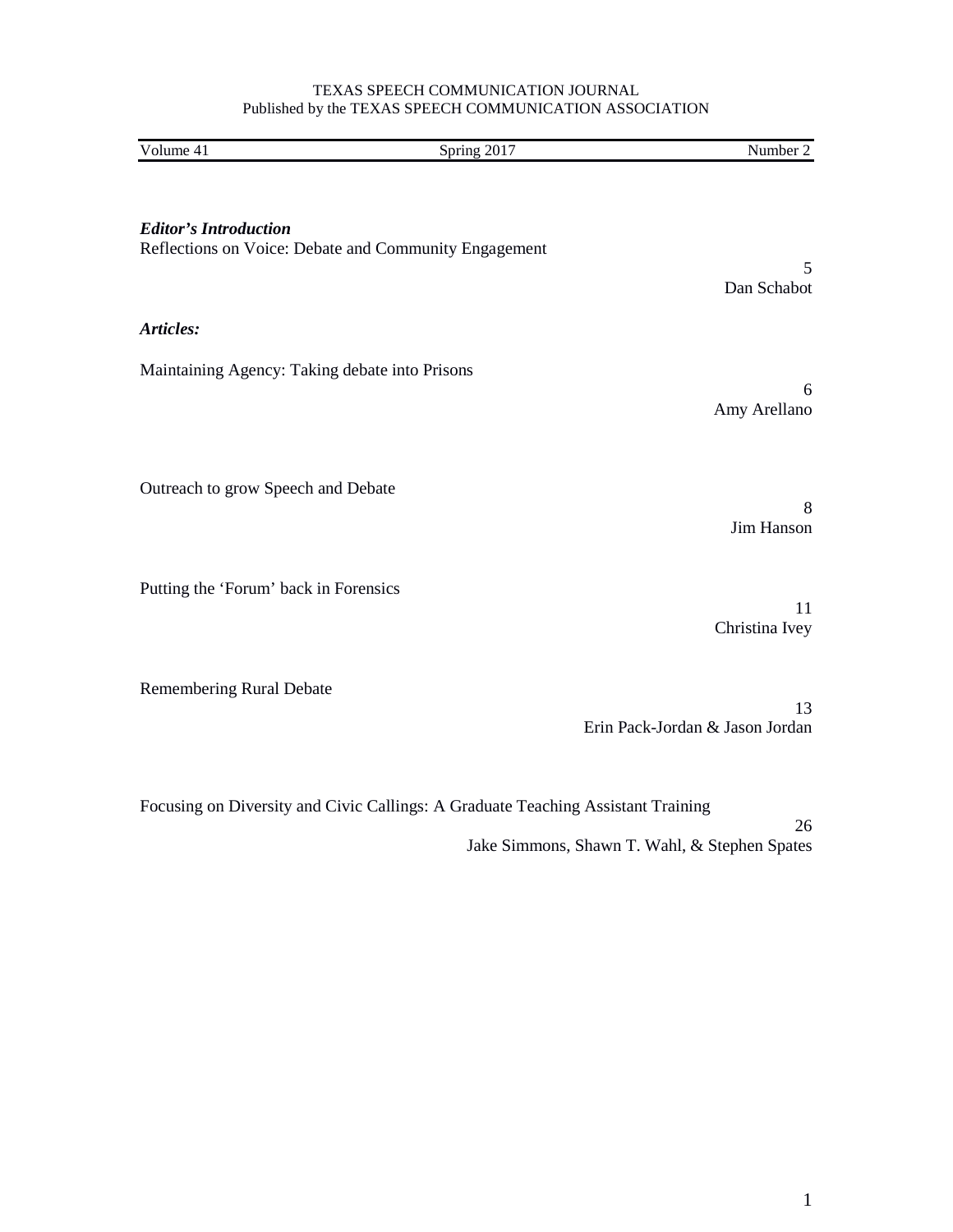# TEXAS SPEECH COMMUNICATION JOURNAL Published by the Texas Speech Communication Association

George Pacheco, Jr. Editor *West Texas A&M University*

Dan Schabot, Guest Editor *Pacific Lutheran University*

Natalie Pugh, Editorial Assistant *West Texas A&M University* 

Brandon Pilcher, Journal Cover Design *Whitebanana Graphics*

Editorial Board

Dan Schabot *Pacific Lutheran University*

Misty Knight *Shippensburg University*

John Nicholson *Mississippi State University* 

Richard Pineda *University of Texas at El Paso*

David Neslon *Valdasta State University*  Jake Simmons *Missouri State University* 

Leslie Rodriguez *Angelo State University* 

Rich Knight *Shippensburg University*

Theron Verdon *State University of New York at Oneonta*

Christopher Collins *Louisiana State University*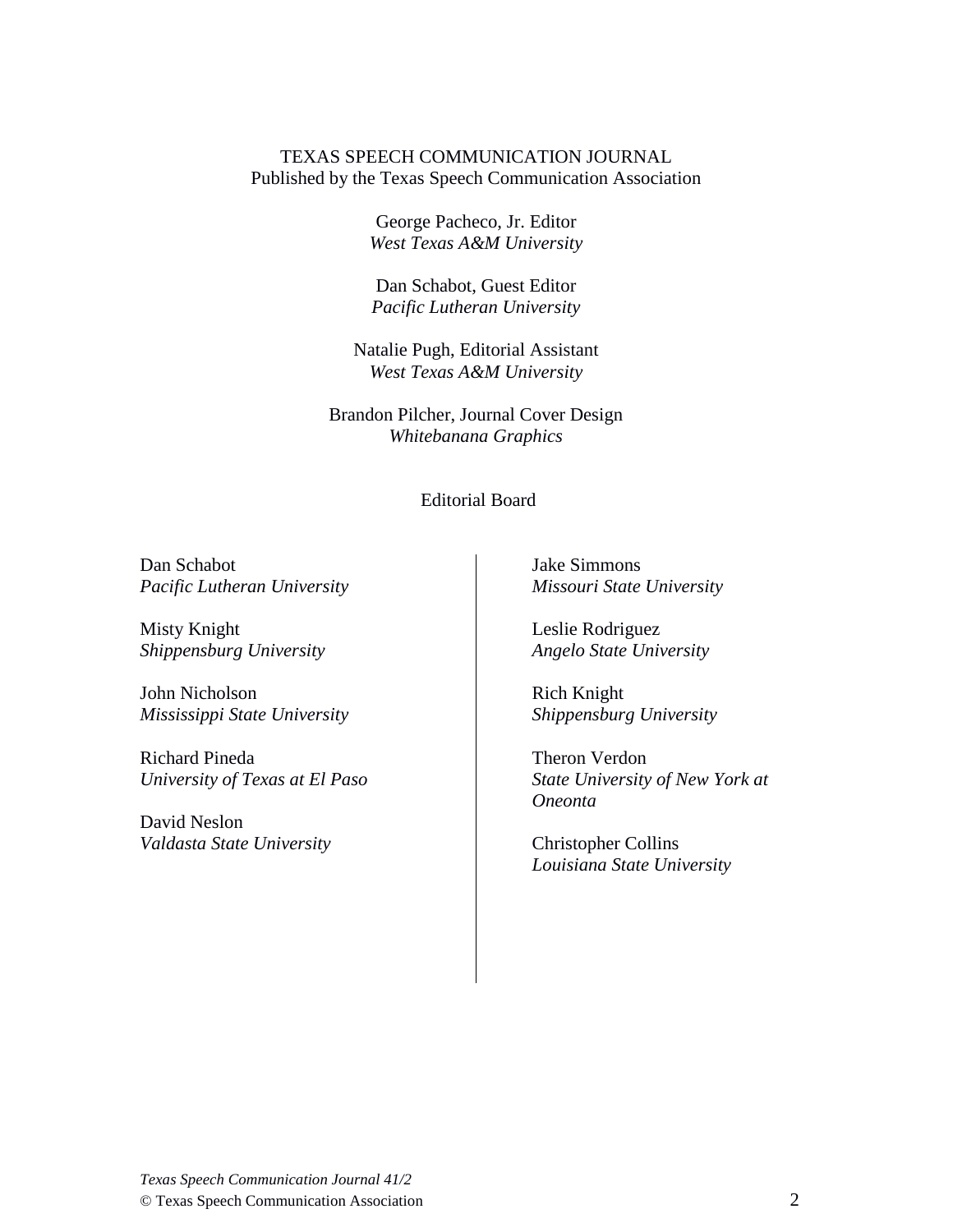# TEXAS SPEECH COMMUNICATION ASSOCIATION EXECUTIVE COMMITTEE

2017

Melissa Witt, President *Dimmitt High School* 

Wade Hescht, Vice-President *Lone Star College – North Harris*

Colin Malinack, Vice President-Elect *Saint Mary's Hall*

> Mike Jones, Comptroller *Del Mar College*

Lou Ann Seabourne, Executive Secretary *Amarillo College*

Kendra Willeby, Newsletter Editor *Foster High School* 

George Pacheco, Jr., Journal Editor *West Texas A&M University*

Jana Riggins, Archivist *UIL, University of Texas, Austin*

Amy Tilton Jones, Immediate Past President *Del Mar College*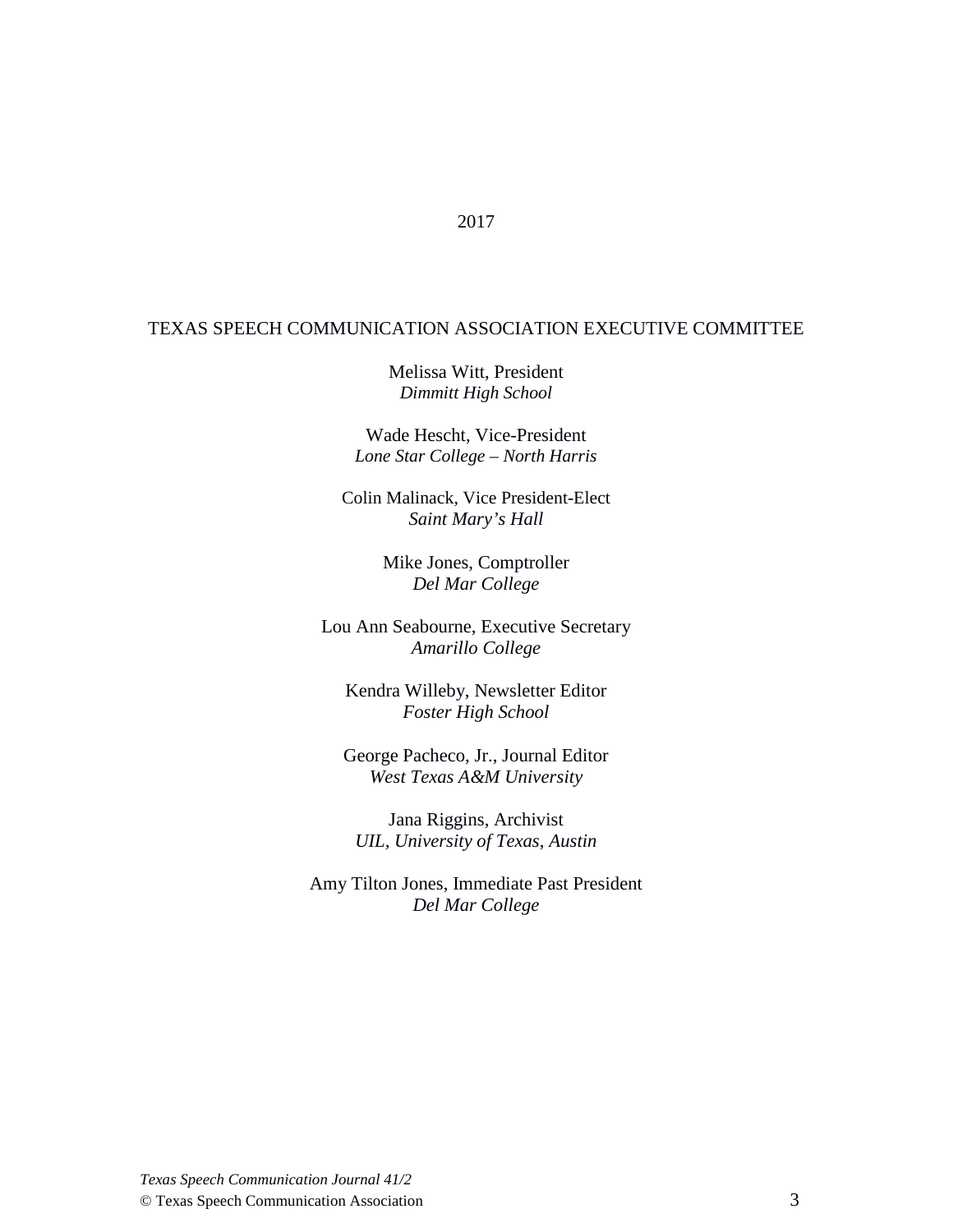#### **TO CONTRIBUTORS**

The *Texas Speech Communication Journal* publishes original scholarship on any related topic or context associated with human communication. Scholarship may utilize any theoretical or methodological foundation, but must be appropriate for the *TSCJ* audience of scholars, teachers, and professors of communication. Scholarship content must be appropriate, significant, and technically, theoretically, and methodologically sound. *TSCJ* will typically announce a theme for each issue. Those manuscripts with a focus geared toward the *TSCJ* theme will receive priority in the review process.

We follow a method of blind, peer review. Therefore, all submitted manuscripts must be free of any reference to author or institution. *TSCJ* reserves the right to return any manuscript without review should it be deemed outside the scope of human communication, or technically, methodologically, or theoretically flawed. A cover letter (email) should accompany all manuscripts, specifying the following: that the manuscript is the original work of the author(s), is unpublished scholarship, and that it is not being reviewed elsewhere for publication. The manuscript should also include a separate title page including the following information: (1) manuscript title,  $(2)$  name(s) of the author(s),  $(3)$  biographical information – names, titles, and affiliations of the author(s),  $(4)$  address, email address, phone, and fax number of the corresponding author only, (4) a history of the manuscript – previous publishing, presentations, or if it is whole or part of a thesis or dissertation, (5) keywords and (6) the number of characters and words in the manuscript.

Manuscripts should be submitted electronically to tscajournal@gmail.com. When submitting scholarship electronically, please send it as an email attachment, formatted in Word (use a Word program no older than Word 98). Send the cover letter and title page in separate attachments from the manuscript. The author should retain a hardcopy, because manuscripts will not be returned.

Manuscripts should include an abstract of no more than 120 words and should not exceed 7500 words (up to 30 pages) total, including text, references, notes, tables, figures, and appendices. Materials should be double-spaced. While manuscripts using various style manuals, final submissions of accepted manuscripts should be formatted in APA, following the  $5<sup>th</sup>$  edition of the *Publication Manual of the American Psychological Association.* Refrain from using racist, sexist, or discriminatory language. If accepted for publication, the author must provide a final copy of the manuscript on disk, including any illustrations or visuals. Assign copyright to the *Texas Speech Communication Association.*

Teaching tips and manuscripts should be submitted to TSCJ Editor, Dr. George Pacheco, Jr., tscajournal@gmail.com Mailing Address:

Dr. George Pacheco, Jr., West Texas A&M University, Office of Experiential Learning and the QEP, WTAMU Box 60727, Canyon, TX 79016 (Telephone 806-651-2350)

#### **SUBSCRIPTIONS**

*Texas Speech Communication Journal* (print ISSN 0363-8782) is a peer-reviewed journal published by the Texas Speech Communication Association whose editor, Dr. George Pacheco, Jr. is based at West Texas A&M University, Office of Experiential Learning and the QEP.

#### **Subscription Information**

www.etsca.com

*Texas Speech Communication Journal* is published once a year in summer/early fall; there is also one issue per year of TSCJ Online focusing on teaching issues that can be found at www.etsca.com. **US Postmaster**: Please send address changes to TSCJ, West Texas A&M University, Office of Experiential Learning and the QEP, Canyon, TX 79016. Ordering information and advertising inquiries: Dr. George Pacheco, Jr., West Texas A&M University, WTAMU Box 60727, Canyon, TX 79016, email[: tscajournal@gmail.com,](mailto:tscajournal@gmail.com,) The print edition of this journal is printed by C&B Marketing, Amarillo, TX.

#### COPYRIGHT NOTICE

Copyright 2017 by the *Texas Speech Communication Association*. All rights reserved. No part of this publication may be reproduced, stored, transmitted, or disseminated, in any form, or by any means, without prior written permission from TSCA, to whom all requests to reproduce copyright material should be directed, in writing. TSCA grants authorization for individuals to photocopy copyright material for private research use and classroom use. TSCA charges a fee when its publications are included in commercial publications or when an additional fee is assessed. Bookstores and copy centers should contact the editor for permission and processing at Copyright Clearance Center, Inc., 222 Rosewood Drive, Danvers, MA 01923, 978 750 8400, Fax: 978 646-8600, www.copyright.com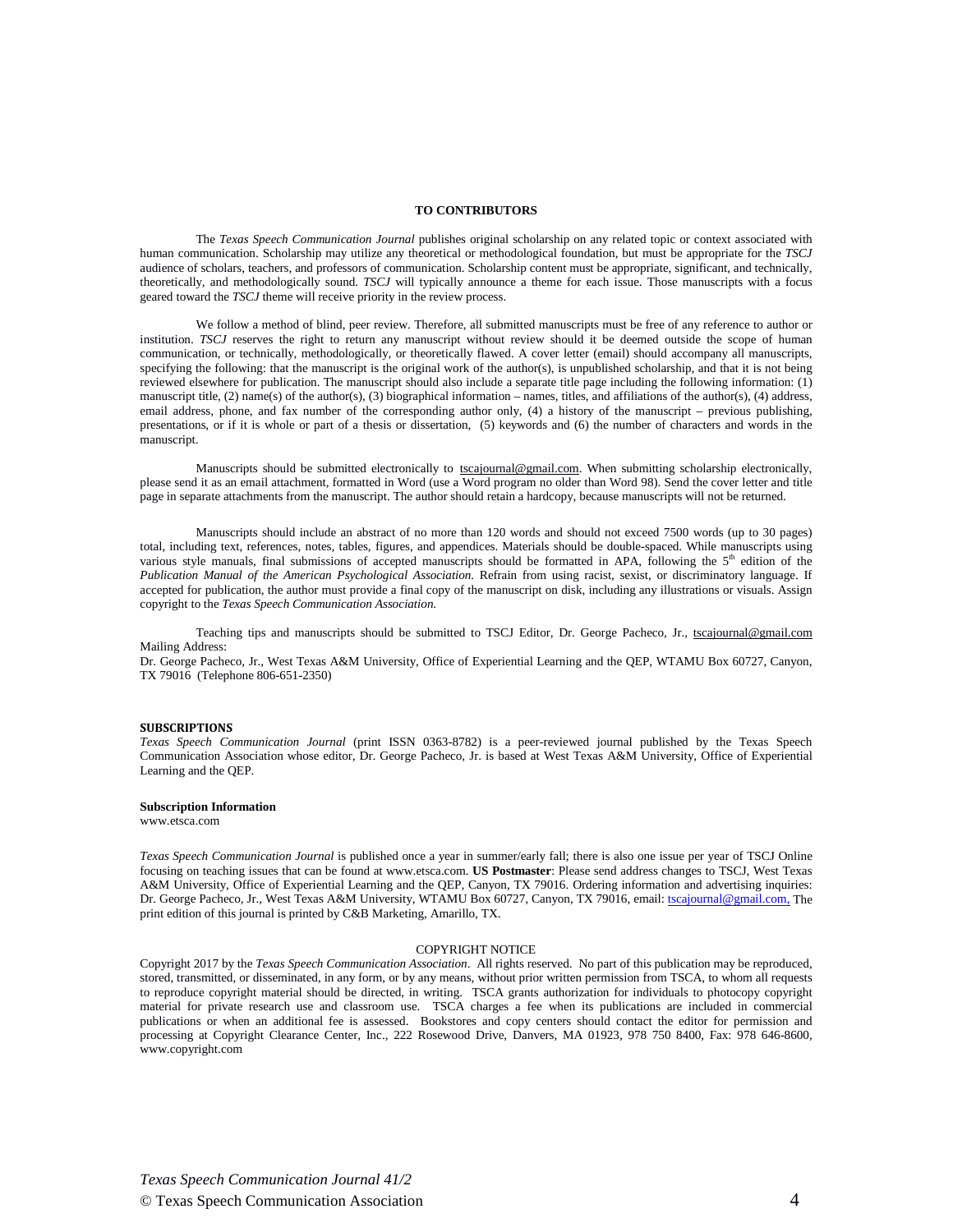# **Reflections on Voice: Debate and Community Engagement**

Academic professionals, specifically forensics coaches, have a limited amount of time to complete tasks and engage students. Forensics provides significant positive benefits to those that choose to participate in it (Allen, Bekowitz, Hunt, & Lounden, 1999). However, communication educators often fail to promote these positives benefits to administrators, students, the community, and other interested publics. I believe building a unique team identity is a logical first step for team cohesiveness, identity, and recruiting (Schabot, 2013). In addition, activities that build positive narratives to promote the benefits of forensics and communication studies must utilized to provide a positive image to those publics.

Public relations professionals stress developing narrative human-interest stories to promote products, events, and organizational goals (Parcell, Lamme, & Cooley, 2011). To support those narratives clear facts and examples are an essential part. Extensive knowledge of an organization, their goals, and their community presence is used to build an appropriate factual story (Bremmer, 2014). Public relations is a process that many in the forensics community simply do not have time to engage in. Each of the authors in this issue discusses activities that both engage the community and allow students to apply communication skills. Christian Ivey uses open mic nights as a "venue" to promote forensics and dialogue. Amy Arellano explains how engagement in a prison debate program enhances student growth and builds skills for the participants. Jim Hanson addresses issues of public availability to build forensics communities. Pack-Jordan unpack the use of debate in small communities to engage students and communities alike. While not immediately speaking to issues related to Debate, Simmons, Wahl, and Spates expand on the areas where graduate students training can enhance the student experience, skills that are directly related to our engagements with graduate students who work with debate programs. These approaches provide a starting point with supportable narratives to engage interested publics to promote the positive benefits of applied communication studies.

Dr. Daniel E. Schabot *Guest Editor,* Visiting Assistant Professor, Pacific Lutheran University

- Allen, M., Berkowitz, S., Hunt, S., & Louden, A. (1999). A meta-analysis of the impact of forensics and communication education on critical thinking. Communication Education, 48(1), 18.
- Bremner, S. (2014). Genres and Processes in the PR Industry: Behind the Scenes With an Intern Writer. International Journal Of Business Communication, 51(3), 259-278. doi:10.1177/2329488414525398
- Parcell, L. M., Lamme, M. O., & Cooley, S. C. (2011). Learning from the Trades: Public Relations, Journalism, and News Release Writing, 1945-2000. American Journalism, 28(2), 81-111
- Schabot, D. E. (2013), I'm a Fighting a Smelt: A Forensics Team is a Model Learning Community. Texas Speech Communication Journal Online, Spring 2013, <http://www.etsca.com/tscjonline/0613-mlc/> Oak: Sage Publication.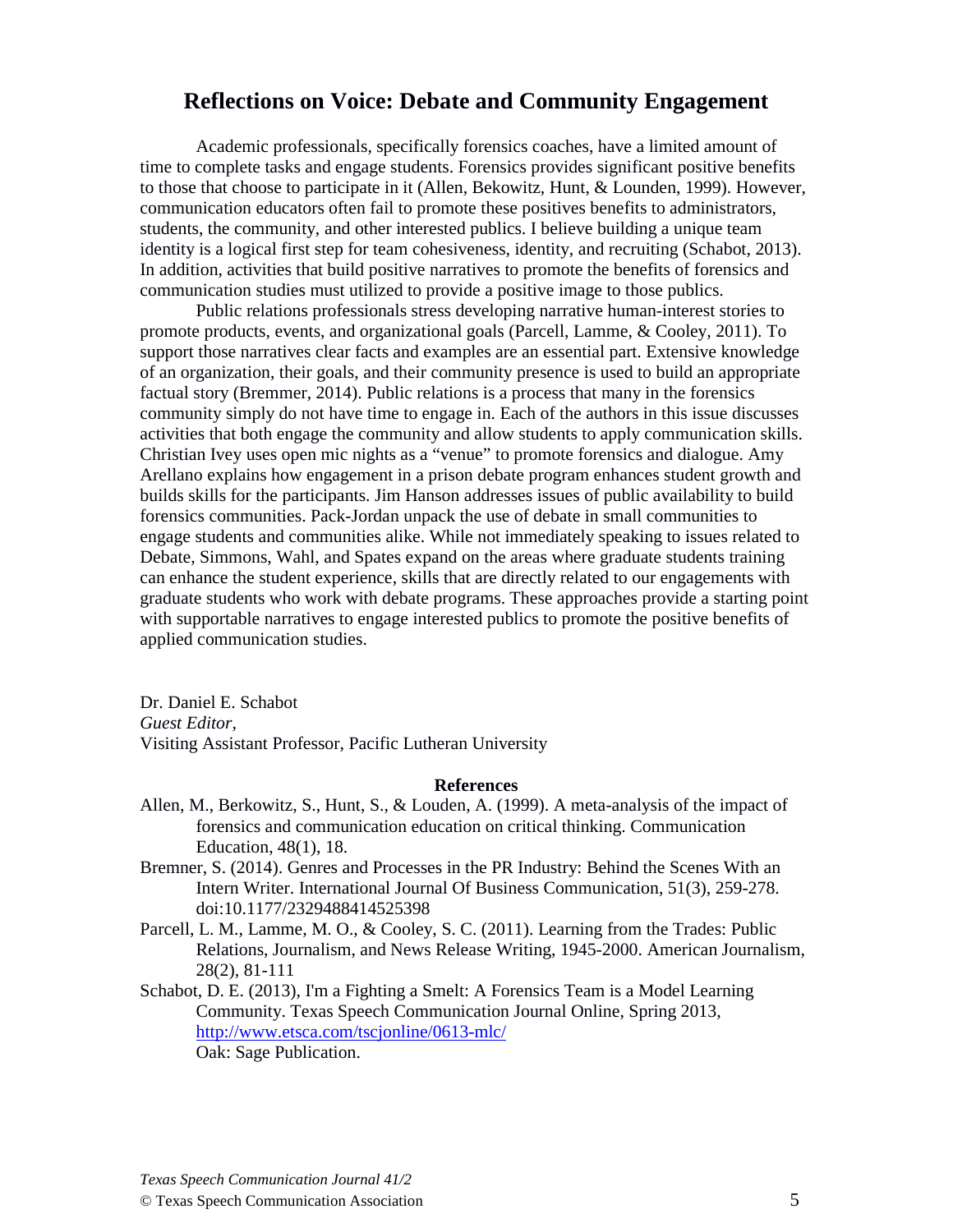# **Maintaining Agency: Taking Debate into Prisons**

Amy Arellano

As educators, we find ourselves within an interesting contemporary moment, specifically at the intersection of increasing civic engagement while safeguarding limited budget resources. Historically, this tension has been handled by promoting forensics as a co-circular activity (Millsap 1988, Walker 2015, Pelliteir 2015). Based on the current sociopolitical environment, forensics students often utilize their specific event choices as an instrument for civic engagement and/or protest. With the move to stabilize forensics as a place for resistance and advocacy, I suggest forensics educators adopt a community engagement pedagogy to increase the possibilities for societal change (Coasta and Leong, 2012). Based on these assessments, I explore how forensics engagement within the prison system can help promote the value of both advocacy and social justice.

In the fall of 2016, I joined the ranks of Boise State University and inherited a prison debate initiative that was started the year before. As a forensics educator, I was ecstatic to volunteer to teach debate to inmates once a week. An added benefit is that the BSU prison debate initiative allows me to strengthen the program's roots regarding community engagement pedagogy, or what some refer to as service learning. Within our partnership with the prison, I accomplish the following things that help our program's development and community engagement: the program is comprised of 25-30 inmates, I utilize student volunteers from the team, we spend 24 weeks teaching speech and debate skills, and graduation includes a debate exhibition for their family and friends. Based on this, I am also providing an applied experience for competitors to learn the relationship between advocacy and education. Thus, I look at how a prison program benefits the department, the volunteer students, and most importantly students within the initiative.

First, on a departmental level the initiative is understood as a tool for community outreach. It serves as a visible application of the department's commitment to advocacy as a learning outcome. As I operate the program as a volunteer, I can utilize the program to count towards faculty community service expectations. Additionally, the prison debate initiative is an official partnership with the Idaho Department of Corrections. The program is the first educational partnership the prison has made within the community. Forensics is more than just tournaments and trophies. This debate program has allowed the expansion of need and advocacy outcomes to serve as strong justification for maintaining the initiative. In turn, participation shows the direct benefits of teaching communication competency both to the student volunteers as well as the prison participants. The prison program acts as an exemplar on how a department can achieve core learning objectives within the community and not just classroom.

For the student volunteers, the program helps highlight the vitality of accessibility. As a gatekeeper, I pay special attention during student lectures to how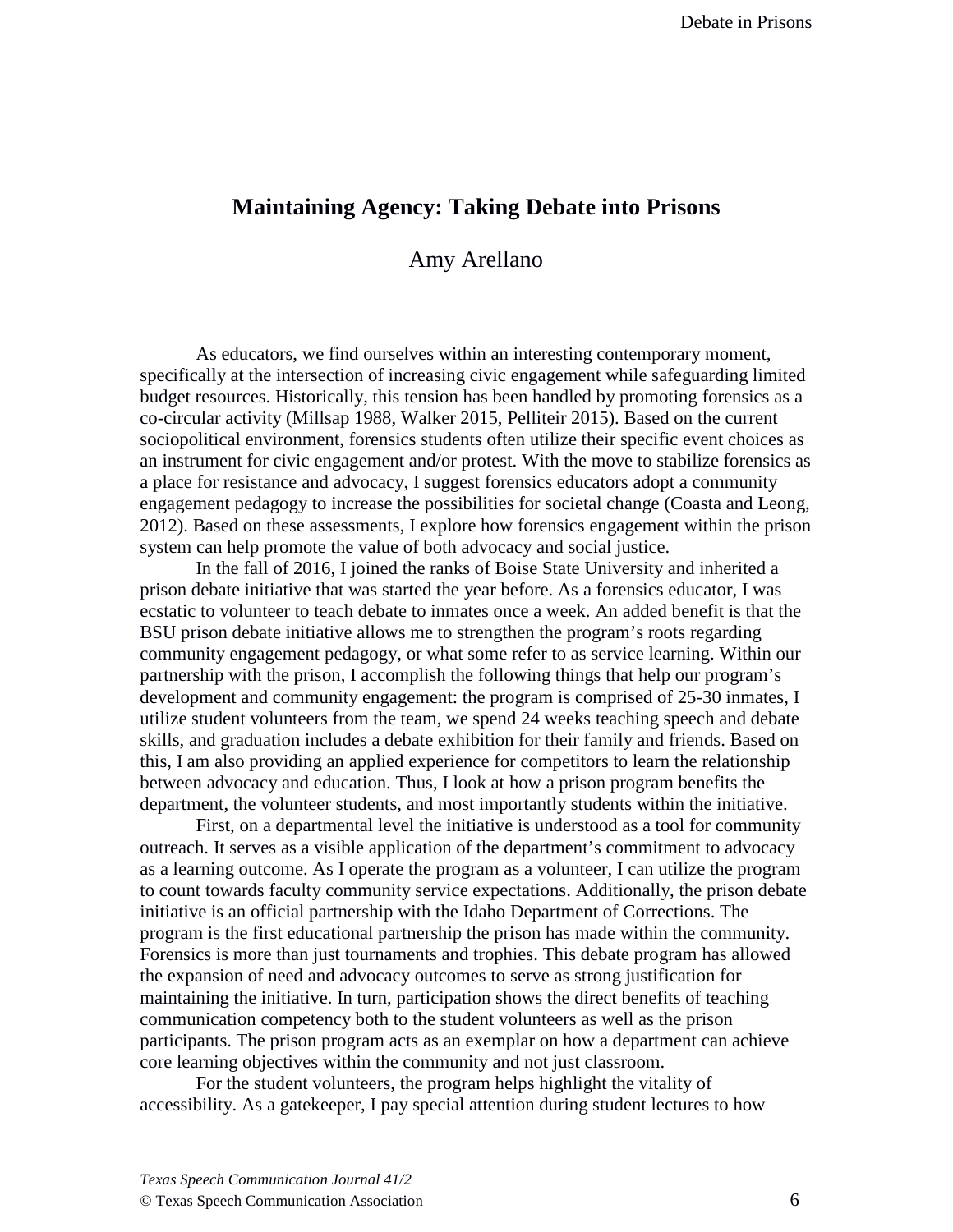jargon is being used and insist the program remains focused on communication skills as opposed to a technical style of debate. This requires students to adjust their language choices for inclusion. Additionally, the initiative allows me to have a space for volunteers to learn how to construct, deliver, and unpack lectures. The opportunity for development helps the growth of students not only wanting to coach in their future, but also is extremely beneficial for my pre-law students as it allows time for hands on experience utilizing forensics skills outside of the activity.

As a forensics educator, my intent behind the program is twofold: to teach critical thinking as an alternative form of dispute resolution, and to teach each inmate how to advocate for their own interests and needs. I see the work that we do over the year as active engagement to resist the prison industrial complex that tends to focus on punitive outcomes.

- Costa, L., & Leong, K. (2012). Introduction Critical Community Engagement: Feminist Pedagogy Meets Civic Engagement. *Feminist Teacher, 22*(3), 171-180. doi:10.5406/femteacher.22.3.0171
- Millsap, S. (1998). The Benefits of Forensics Across the Curriculum: An Opportunity To Expand the Visibility of College Forensics. *Forensic*, *84*(1).
- Pelletier, L. (2015). Older, Wiser, Novice: Nontraditional Students and Collegiate Forensics. *National Forensic Journal*, *33*(1).
- Walker, B. (2015). Experiential Learning and the Basic Communication Course: A New Path to Assessing Forensic Learning Outcomes. *Speaker & Gavel*, *51*(1), 4.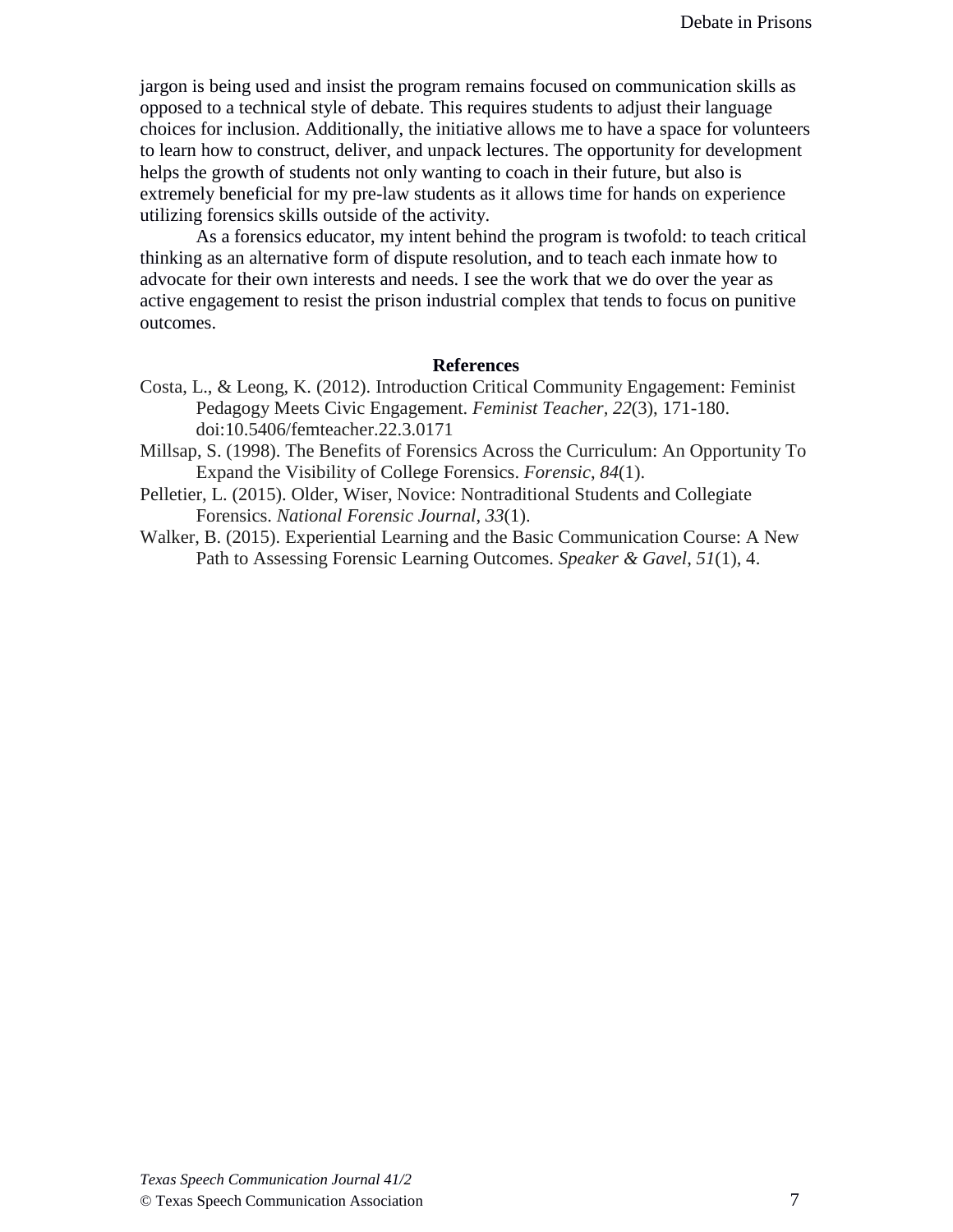# **Outreach to Grow Speech and Debate**

# Jim Hanson

In Washington state, there are just over 115 high schools with active speech and debate programs (Hanson, 2017). Sadly, there are more than 900 high schools without active speech and debate programs (High-Schools.com, 2017). Nationwide, there are well over 22,000 public and private high schools (Educational Directories, 2011, but also see, 37,000, from US Department of Education, 2014) yet there are less than 3,500 speech and debate programs that belong to the National Speech and Debate Association (NSDA, 2014). Obviously, some programs are not part of the NSDA and still participate actively but only 15 to 30% of high schools have active speech and debate programs.

The failure to offer speech and debate programs leaves students without the opportunities and growth that forensics offers. Those of us that are involved see it in students who come out of their shell, students who fervently research for the best evidence, students who put on amazing performances of their interpretation cuttings, and supportive administrators who are wowed by how well students present themselves. Among many articles on the benefits of forensics, Jack Rogers (2002) engaged in a longitudinal study and concluded that students involved in forensics showed higher social responsibility, greater cultural understanding, academic success, and ethical support for justice in society.

There are efforts to provide help to schools. It is mainly content information including textbooks, written activities for teaching, and especially materials with content for speech and debates such as evidence from Planet Debate, Victory Briefs, and my own West Coast Publishing. These are helpful but I am not aware of systemic efforts to provide in person help to coaches to start, manage, instruct, and build up their programs. There is some peer support in some regions but in other areas, overworked experienced coaches have left new coaches in the lurch. Even among schools with programs, many coaches are thrown into the role of speech and debate director without any training and with little support to succeed.

Working to increase the number of programs participating and opportunities for underserved students is a time intensive effort as I have found working with the Climb the Mountain Speech and Debate Foundation (Climb). Leading Climb has exposed me to the multitude of problems that coaches face—some of which I had not faced in my previous coaching experiences which were mostly at established and well supported programs. Some school administrators are not supportive especially with funding and in some cases are even hostile to the speech and debate program. Transportation can be a problem as well with some schools not providing vehicles, safety concerns about the use of the 15 passenger van, and onerous restrictions on who can and cannot drive. At some schools there is a financial barrier to participations. One barrier is the need to work during the weekend when a typical tournament would take place. At other schools,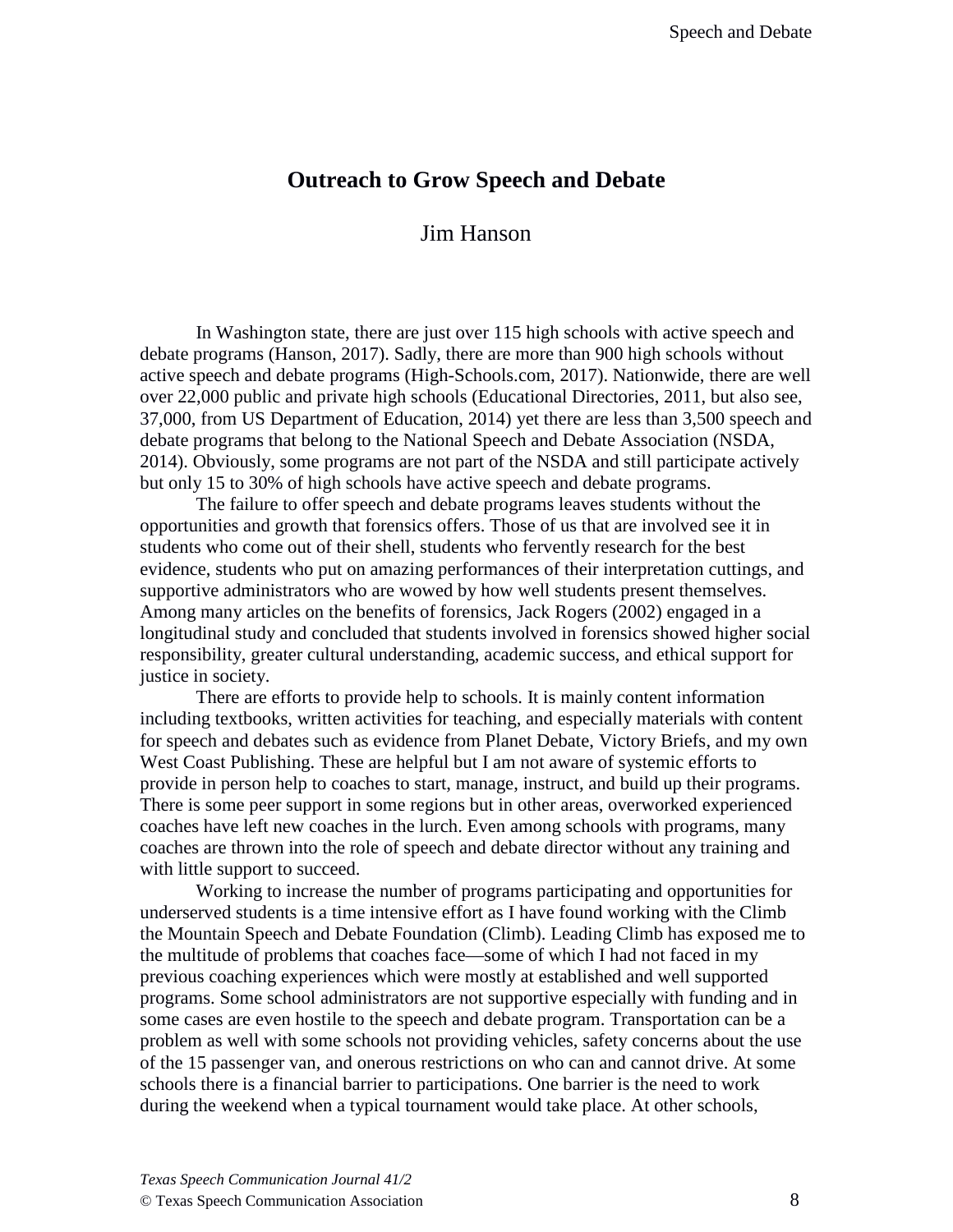students have very diverse interests and are less likely to commit to participating regularly. At many schools, teachers who might be interested in running a program are overwhelmed with correcting papers, completing paperwork, and participating in meetings.

There is no simple solution to the difficulties but we can make progress toward the goal of increased participation. Climb has worked with over 600 students and coaches at existing and new programs. Based on these experiences, here are suggested actions that can make a difference:

1. Have people available in your area to help. Have a main contact person who can answer basic questions and then direct coaches and students to specific people who have expertise such as in policy-cx debate or in handling transportation issues. In my experience, new and even experienced coaches cannot find tournament schedules, invitations (some of which are not on the plethora of online registration systems), who the NSDA district leaders are, as well as the basic request of "how do I teach interp" and "I can teach the basics of public forum debate but what about for my experienced kids?"

2. Offer low cost clinics providing training to students and coaches particularly at the beginning of the year but also as new debate topics are announced. At these clinics, coaches should be provided with practical information on recruiting, traveling, working with students, choosing partners for teams, etc. Coaches and students can also benefit from observing and engaging in practice on speeches and current debate topics. Legal sharing of debate evidence, access to interpretation pieces, extemporaneous articles, etc. can be invaluable to coaches.

3. Offer more accessible tournaments. Shorter tournaments that do not take all of Friday, Saturday and Sunday can be a life saver for programs with overburdened coaches. Saturday afternoon or a 3 or 4 hour event in the evening can be great venues for some programs. Programs can also save a great deal of money by participating in online tournaments. While the technology is not perfect, it is entirely acceptable—with usually good audio and video—and the payoff is big. Online tournaments cannot replace the inperson physical closeness and community building, those should definitely continue, but I have been amazed and delighted by how much socializing happens in the online tournaments.

4. Engage in outreach to schools. While you can cold call, mail, and email having a known contact is really the way to go. One of our Climb staff helped start small programs at seven schools by using teacher to teacher networks. I've seen the same happen in the Seattle middle school debate league where students and parents are clamoring for this opportunity. Further, these middle school kids are moving on to high schools including some high school that do not currently have programs. Working to get these students to begin programs at their high schools should be a priority.

5. Be open to a diversity of forensics offerings. There are believers in specific kinds of programs—ones that offer everything, ones that offer policy-cx debate only, ones that offer public forum and extemporaneous/impromptu speaking, others that offer individual events only. None is the uniform preferred approach. Each coach and each school has unique characteristics that will work with differing speech and debate events. In some schools, coaches would be best served creating more informal debating and speaking that matches with the time commitments of students. In other cases, the coach may have a strong theatre or literature background and so an emphasis on interpretation events will be best. Those working with these varied programs should listen and follow the lead of the coaches and students.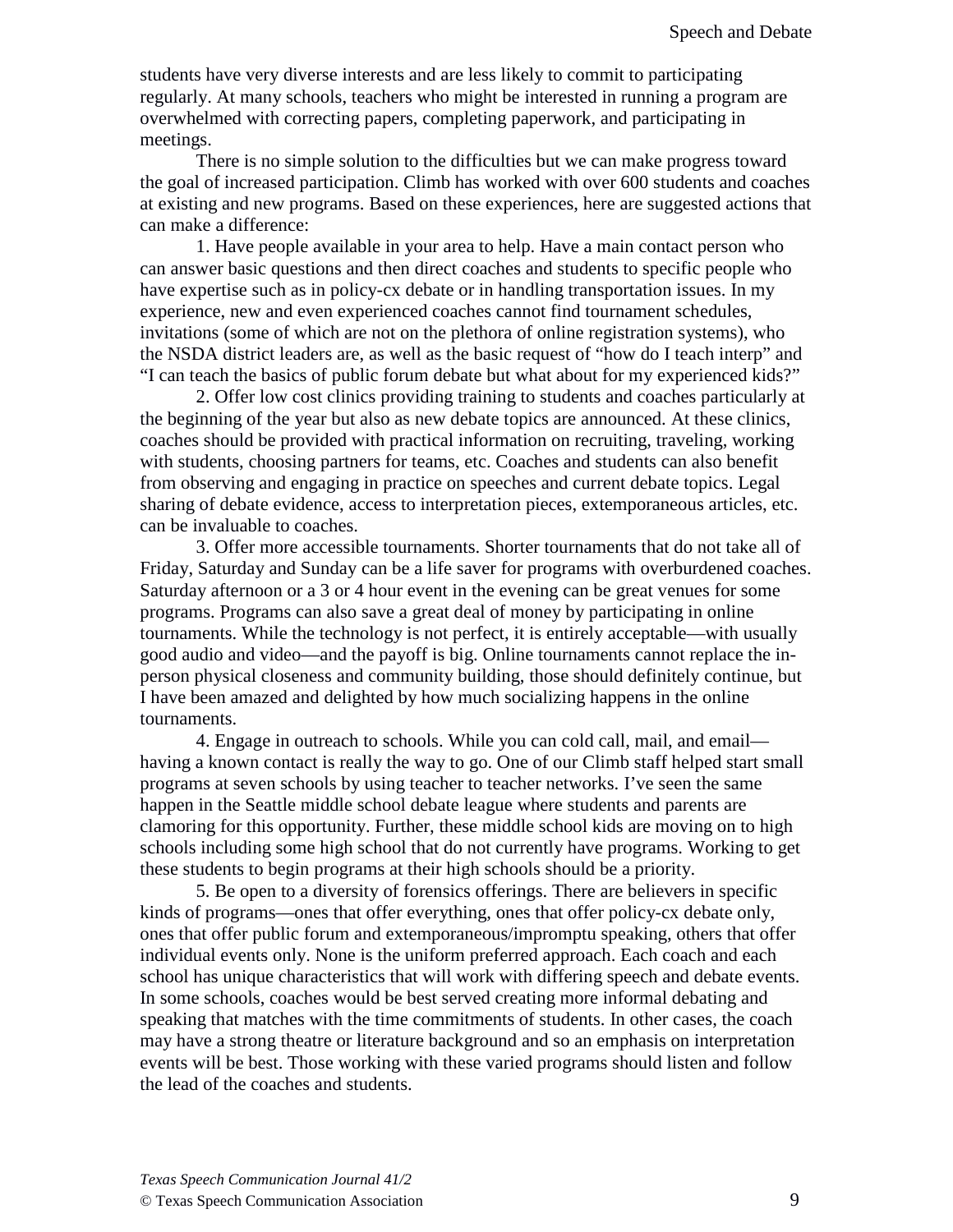6. All of this requires time and money, resources in short supply in the speech and debate community. In my case, I am committed to the effort with my position with Climb but financially, it might not be sufficient for others. In other areas, recently retired coaches or former competitors that have time off, or former coaches whose children are now in college, might lead up the effort. Current coaches can also help out—but as I've noted, time is at a premium for these hardworking folks. Funding will still be a challenge. Climb has relied on donations and low cost fees for our clinics, camps, tutoring, and tournaments but available money has most definitely limited our ability to reach out and start more programs. Online donation campaigns can help. Reaching out to former speakers and debaters especially those in jobs with larger salaries can help. Writing grants could be fruitful as well.

Speech and debate is so valuable and we should be actively looking to make it more available. This article offers just a starting set of suggestions for building up programs. We have more work to do.

- National Speech and Debate Association Mailing List (2014) as provided by the NSDA. High-Schools.com. (2017). Based on numbers for 2012-13 (public) and 2011-12 (private). https://high-schools.com/directory/wa/
- Hanson, J. (2017). List of High Schools as developed by continuous contact with high school coaches and the state forensics association.
- Rogers, J. (2002). Longitudinal outcome assessment for forensics: does participation in intercollegiate, competitive forensics contribute to measurable differences in positive student outcomes? Contemporary Argumentation and Debate, 23, 1-27.
- Educational Directories. (2011, July 7). EDI Price List and Planning Guide. http://www.ediusa.com/LabelBulletin2011.pdf#page=1&zoom=auto,-14,799
- US Department of Education. (2014, June 18). High School Facts at a Glance. https://www2.ed.gov/about/offices/list/ovae/pi/hs/hsfacts.html?exp=0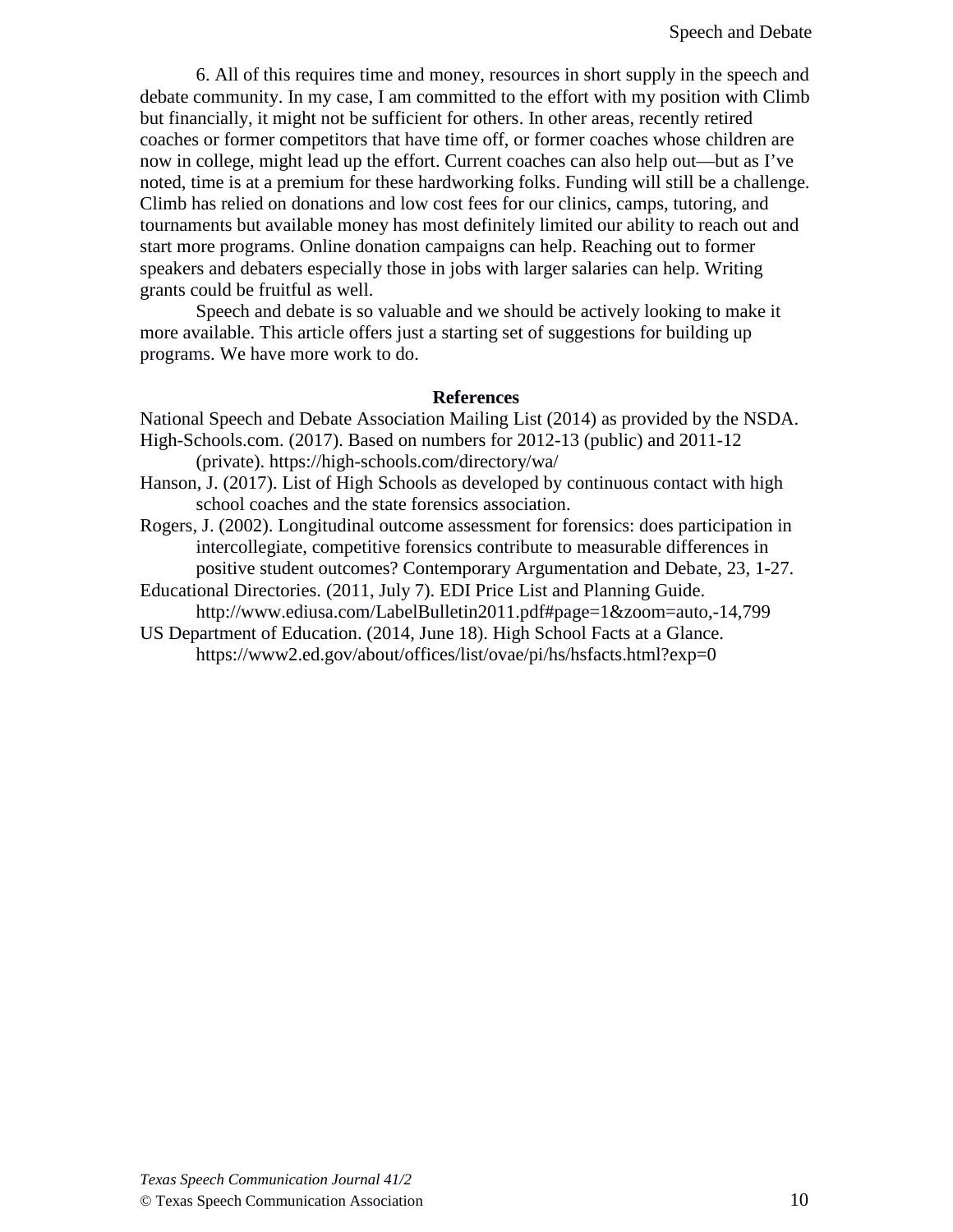# **Putting the 'Forum' Back in Forensics**

# Christina Ivey

"Forensics" is derived from the Latin *ensis*, which many have roughly translated to 'forum' ("What is forensics?"). Competitive speech and debate took on this name as an homage to the *polis*, or spaces for public deliberation used by the Greeks. Returning to this history can guide us in looking for innovative ways of contemporarily recruiting, marketing, and promoting forensics. An open mic (or, as I have called it in the past: 'The Venue' – a rhetorical nod to creating a 'forum' for discourse) promotes forensics on campuses and supports teams in a variety of ways. Depending on resources/space/interest, the team could host 2-3 open mics per semester. During each of these events, coaches decide when specific team members participate and how. For example, when teams I have worked with in the past held open mics, half of the squad (two out of four members) would be required to perform one of their events during the open mic. The other two team members would then alternate as emcee of the event. The rest of the time slots were filled with other campus talent; such as: poets, musicians, singers, dancers, etc. The broader the types of acts, the more diverse the audience to witness the forensics performances.

Beyond explanation of the difference between forensic science and competitive speech and debate, it can be difficult to explain exactly what it is that we as forensicators *do*. This can be especially hard when trying to explain the activity to someone who has never been exposed to it. Even when tournaments are hosted on campus, it can be challenging for individuals to be exposed to a variety of events due to decorum (the assumption that the audience will stay in one room for the duration of a round). In an open mic setting, multiple events could be shown in succession, allowing for a more diverse glimpse into the activity – a type of team visibility. To combat the argument given by administrators that forensics is too specialized to appeal to a wider audience, the visibility an open mic provides is applied demonstration of the skills learned on forensics teams (Preston, 1997). Teams can cite the event as a form of campus involvement: a campus wide opportunity for individuals to witness what the team is doing, as well as participate alongside team members. The visibility also means the open mic can function as a form of recruitment. If students were never exposed to forensics in high school, they often only know about forensics via public speaking classes. Though an important part of a school curriculum, these classes only skim the surface of what is possible in competitive forensics. Open mics allow students on the team to demonstrate the types of events and messages that are seen at tournaments every weekend.

For those students who do not have the luxury/privilege to travel (or, for those teams with an extremely small budget), the open mic acts as a space to perform pieces/events for another audience. Alternatively, this unconventional audience potentially embraces messages that are avoided at competitive forensics tournaments. For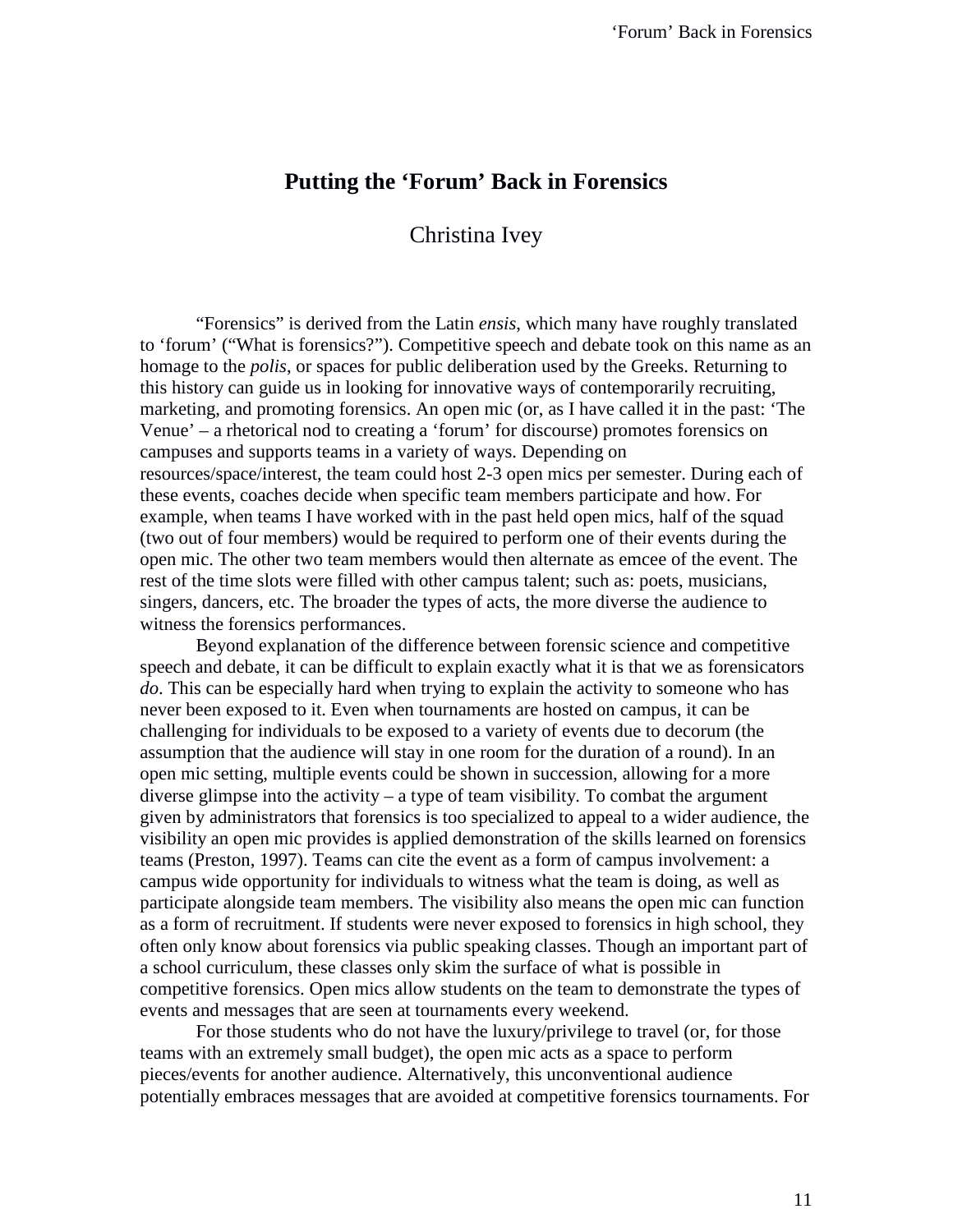example, there have been moments where I have had students that were determined to do a topic they have felt passionately about, but that topic was 'over done' or 'not socially significant enough' according to voices in the judging pool (Ivey, 2016). At that moment, I had to decide what was more important: allowing the student to explore a topic that could mean personal growth, or protecting a student from the vulnerable position of performing a personal topic for an audience that may attack their choice for not being 'relevant' or 'competitive' enough. Yes, part of this activity is learning how to adapt a message to a specific audience, but part of this activity is about finding agency and voice. For many students, finding their voice means going against specific conventions that are highlighted in the competitive realm of forensics (Cronn-Mill & Golden, 1997). In my experience, not only are these topics acceptable at open mics, but they are *praised* by the types of audiences that populate open mic events. Therefore, open mics simultaneously allow students to perform these events, as well as give students an audience that can increase personal growth and acceptance.

- Cronn-Mills, D. & Golden, A. (1997). The "unwritten rules" in oral interpretation: An assessment of current practices. *SpeakerPoints, 4(2)*. Retrieved from http://ole.blc.edU/prp/spkrpts4.2/cmilIs.html.
- Ivey, C. L. (2016) But what does it mean?: Incorporating Creative Arts Therapy into forensics pedagogy. *Speaker & Gavel, 53*(1), 1-18.
- Preston, C. T. (1997). Forensics in the twenty-first century: Uniting to adapt to a diverse society. *The Forensic of Pi Kappa Delta, 83,* 17-36.
- "What is forensics?". (n.d.). *American Forensics Association*. Retrieved from: http://www.americanforensics.org/what.html.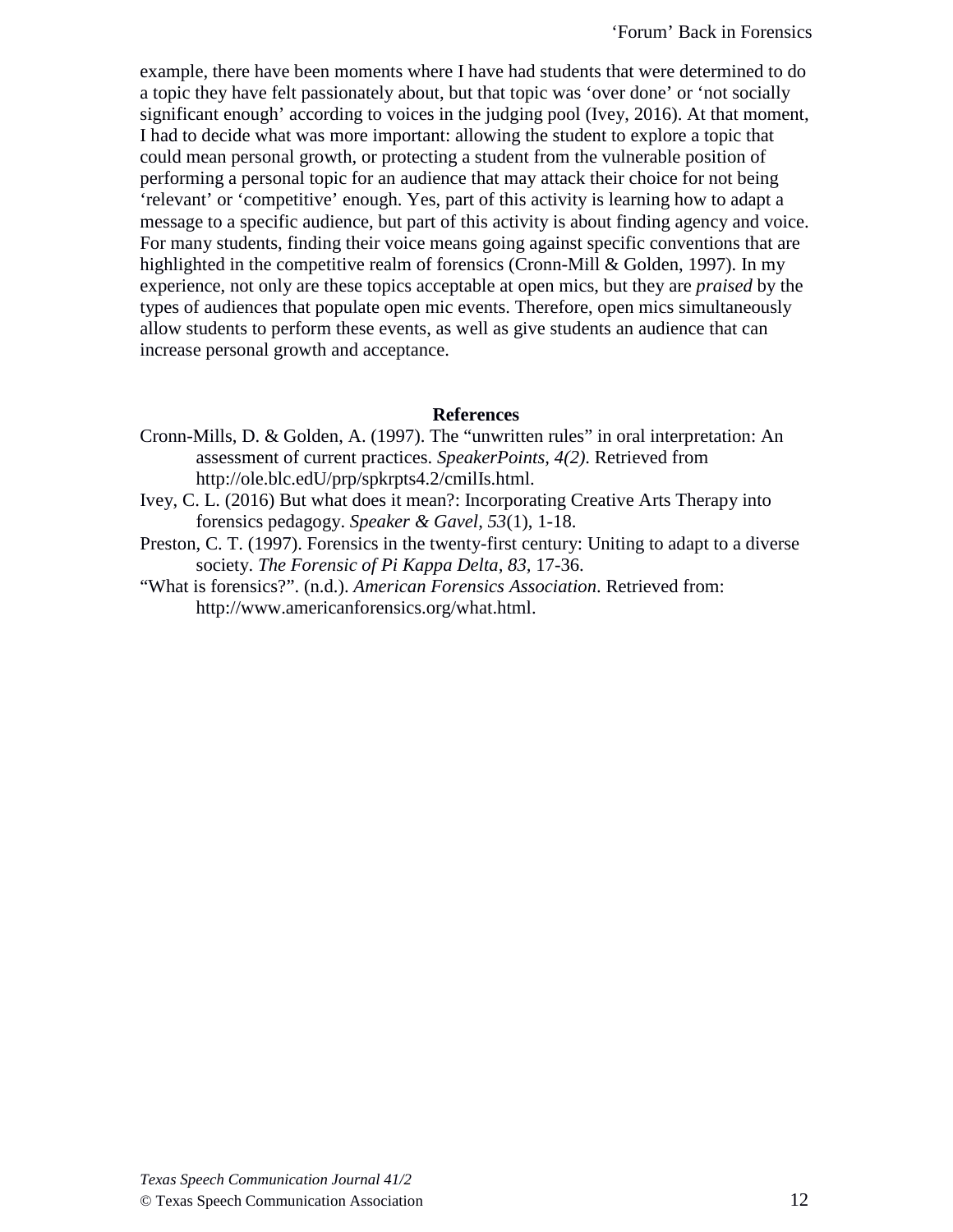# **Remembering Rural Debate**

Erin Pack-Jordan Jason Jordan

Participation in high school debate has been a life-changing, formative experience in the lives of many young people in the United States. We know this from personal experience as teachers that have worked in historically underserved rural communities. While monumental gains have been made in expanding the access to participation in competitive debating, these efforts have almost exclusively focused on urban educational contexts. As rural high school students, one of us was not afforded access to competitive debate, while the other was only able to experience this unique learning opportunity due to the determined efforts of one teacher.

 The goal of this article is to begin the process of rethinking competitive, interscholastic debate from the perspective of rural learning communities by way of revisiting the memory of rural debate as a radical and democratic pedagogy. As high school teachers, researchers, and debate coaches that were schooled by and have taught with rural communities, this article names a project that attaches our own pedagogic experiences to broader trends in critical memory research (Blair et al., 2010; Giroux, 1979/2011, 2014; hooks, 1990). Giroux (1979/2011, 2014) explained that one of the pernicious technologies of the neoliberalization of education has been the creation of a sanitized, flat form of historical memory that generates a malaise in students and educators toward the liberatory potential of school sites. Against this, critical memory work seeks to bring forth from the collective archive stories, histories, and values otherwise forgotten as a resource for creating new critical strategies against oppression and marginalization (Giroux, 2014, p. 58).

 Our aim is informed by our experiences as public, secondary educators. However, engaging rural debate as a form of praxis is really a process of remembering a history of pragmatic, progressive educators from the early twentieth century and seeking insights from these critical memories in order to re-constitute debate in the contemporary rural context.

 Our approach within this article is part literature review, part educational history, and part theory building. In this way, we seek to demarcate seemingly disparate academic and disciplinary conversations and suture them around the project of increasing access to debate in rural learning communities. At the same time, we reflect upon what constitutes debating within a rural learning context. This article begins with a discussion of the contemporary rural experience in the United States as a distinct site of social and material marginalization. Next, debate as an activist pedagogy is discussed. To conclude, we begin to trace out one history of rural debate activism and offer a set of theoretical and practical proposals for future action.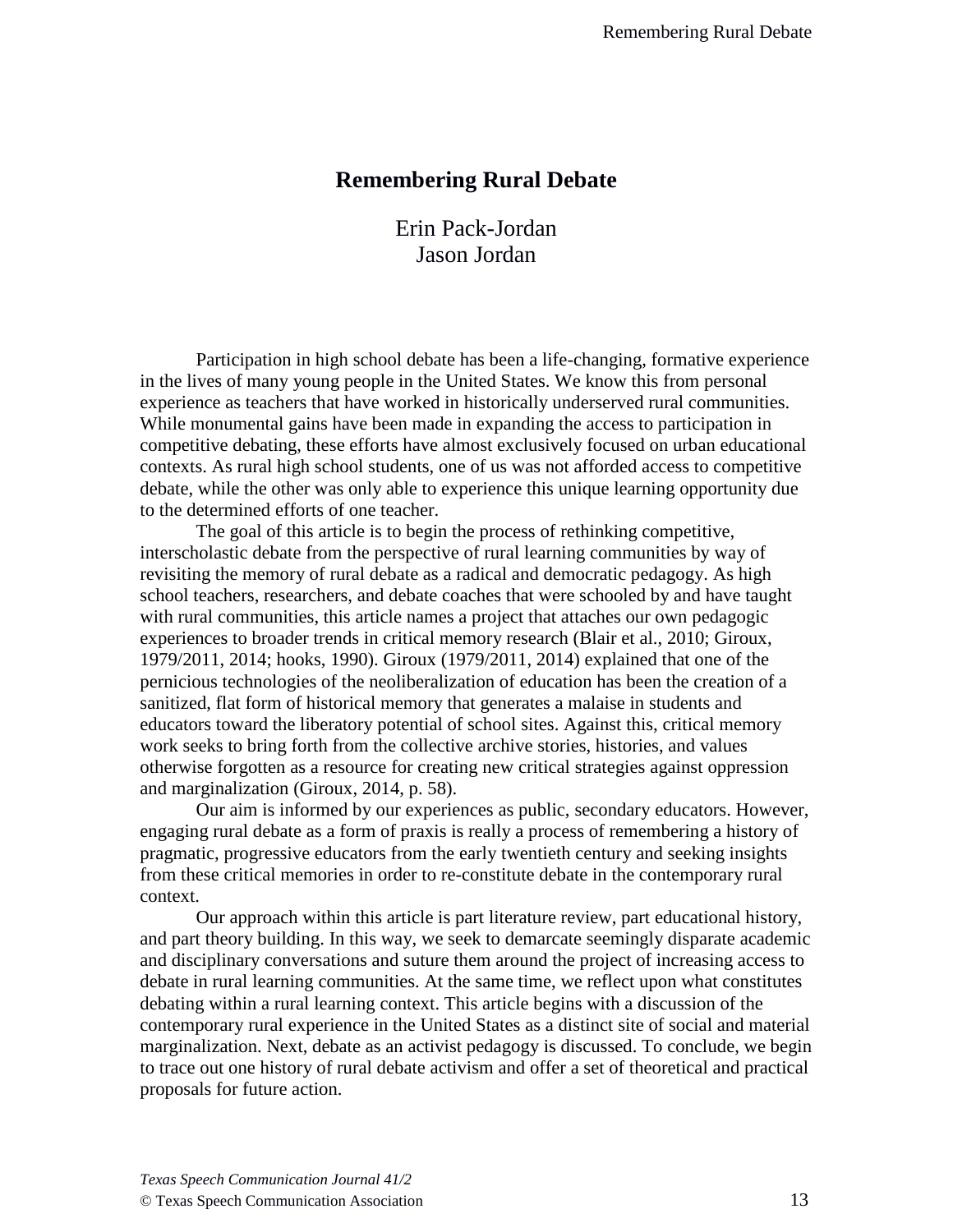## **Rural Learners**

 The increasing urbanization of the American population, the monopolizing of mass media outlets in the U.S., and the stripping of rural political clout through gerrymandering have all made the contemporary rural experience uniquely problematic. While multiple forms of material poverty have often been intertwined with rural life, these instances of material exclusion have both been exacerbated by, and reified through their intersection with a contemporary culture that marginalizes rural persons. The following section discusses specific ways in which contemporary rural communities in the United States are materially excluded, before discussing the cultural system of ruralism.

### *Rural life and material exclusion*

Students in public secondary schools in the United States have been hindered by the evolution of standards as an educational goal, to standardization as a general paradigm for educational policy (Vinson et al., 2001). Unfortunately, these general problems facing all public secondary schools in the United States have had unique, deleterious impacts on rural schools. While taken as an aggregate (usually including what might more properly considered suburban schools) rural schools seem to have done better than urban schools in the wake of standardization, the actual implications of the policy changes that federal educational standardization has forced onto individual states are highly problematic.

First, many states have created artificially high test numbers via school district consolidation programs that tend to disproportionately undermine the success of impoverished rural school districts (Education Week, 2011). Additionally, Schwartzbeck et al. (2003) noted that standardization has forced many rural school districts to both reduce the salary they pay teachers while at the same time requiring their teachers to teach a higher number of distinct classes. This has led to both a general problem with teacher attraction and retention, and degradation in the overall quality of staff rural schools employ. Furthermore, Education Week (2011) reported "Rural schools also wrestle with state funding formulas that often favor larger and wealthier districts" so that "In many states, the dependence on local property tax revenues to finance education fuels funding disparities between urban, suburban, and rural districts." The combined effect of these policy realities is that rural public schools in the U.S. are teaching fewer nonrequired courses (such as debate) with teachers that are overworked and, in many cases, ill-prepared to teach the courses they are assigned.

Beyond these merely educational hurdles placed in the way of rural communities, the day to day life of the rural secondary student and their household in the U.S. is further affected by multiple forms of material marginalization. According to the USDA (2013), rural communities are afflicted by a higher rate of poverty than urban and suburban communities. Furthermore, Farrigan and Parker (2013) have indicated that the disproportionate rate at which minority groups experience economic poverty is much higher in rural communities compared metropolitan areas. This general disparity in economic resources is exacerbated by a lack of opportunities for rural Americans to change their economic status. Jensen et al. (2003) argued that long term structural and political factors have guaranteed that rural communities in the United States suffer from a lack of economic opportunities both in terms of job training and occupational options.

While these material indicators of social and economic exclusion are troubling, we argue that they are both magnified and reified by a culture that marginalizes rural identities. Bassett (2006) explained "Our society distances rural poverty. We don't want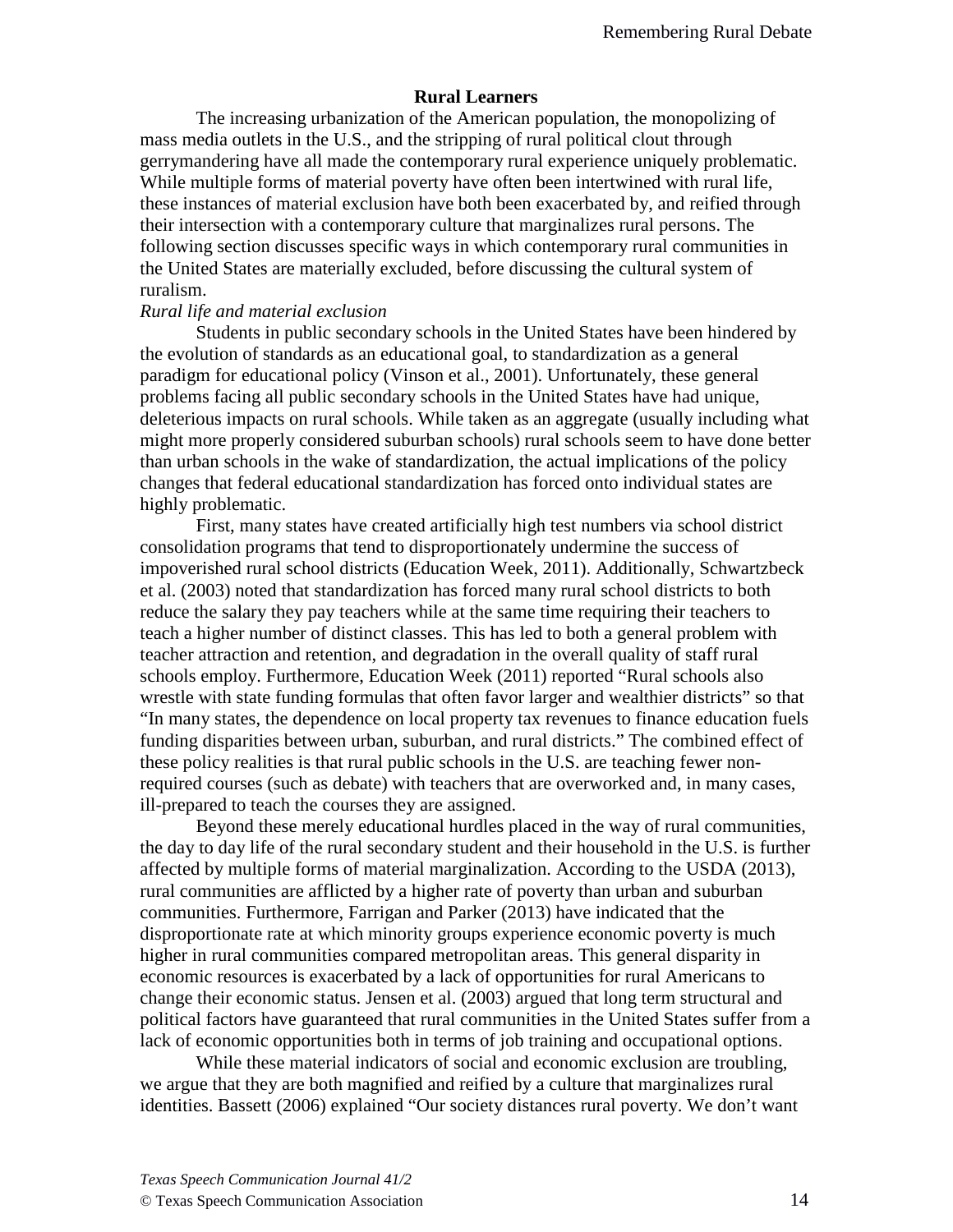to see it, we don't want to talk about it" to the degree that "the distancing of rural poverty is literal as well as figurative" (p. 4). The next section of this paper discusses ruralism as one possible explanation of the cultural exclusion of rural populations in the U.S. *Ruralism*

 As high school debaters and coaches, we and our students were referred to as "hicks", "rednecks", "trailer trash", and "hay seeds" by competitors on more than one occasion. While these might seem to be instances of mere name-calling, or at worst classist utterances, they are really something quite different. These names discriminate against rural people on the basis of geography (Bassett, 2006). We argue that a general cultural attitude that places primacy on the urban majority, while also reifying stereotypes about rural dwellers exacerbates the previously elucidated material forms of rural exclusion.

Bassett (2003a, 2003b, 2006, 2011) has referred to this culture of rural marginalization as "ruralism". Bassett described ruralism as:

Discrimination on the basis of factors stemming from living in a rural area. As is true of many other forms of discrimination, ruralism entails the projection of stereotyped attributes by a more powerful majority group onto a less powerful minority group. (Bassett, 2003a, p. 279).

Far from just a general denigration of the needs of rural communities, ruralism also creates and reifies problematic images of rural populations. Bassett explains the impact of these media representations:

Portrayals in television, literature, and film, perpetuates various stereotypes of rural dwellers, ranging from the "country bumpkin," embarrassingly ignorant of basic social conventions, to the dirty, slowthinking, slow-speaking "mountain men" with low intelligence quotients attributed snickeringly to family inbreeding. The harm to rural dwellers goes beyond stereotyping; discrimination against rural areas is seen in federal spending. The federal government spends more money on urban citizens than rural citizens (2003a, pp. 279-280).

On the level of the individual, these mechanisms of marginalization combine to create self-fulfilling prophecies of failure both in and out of school for rural students. These processes of social exclusion in turn mitigate the ability of such students to travel outside of their community, an act that is often needed in order to break the cycle of generational poverty via higher education and career building.

The notion of rural populations as the targets of exclusion might seem counterintuitive to some who view the rural dweller as white, male, and benefiting from the forms of privilege associated with these social locations. To the contrary Bassett claimed:

Despite the racial, religious, and occupational diversity of rural America, however, rural dwellers are tied together by virtue of living in rural areas, and common issues exist for those residing in the most isolated -the most rural- of rural areas, including unifying themes of isolation, poverty, and lack of access to goods and services. (2003b, p. 746).

Thus, the exclusion of rural populations cuts across other forms of social marginalization both serving as its own form of oppression while at the same time intersecting in myriad ways with existent issues related to race, gender, sexual orientation, disability, and class.

 Finally, ruralism removes political agency from rural communities. Bassett reports "Rural dwellers are politically underrepresented in proportion to their actual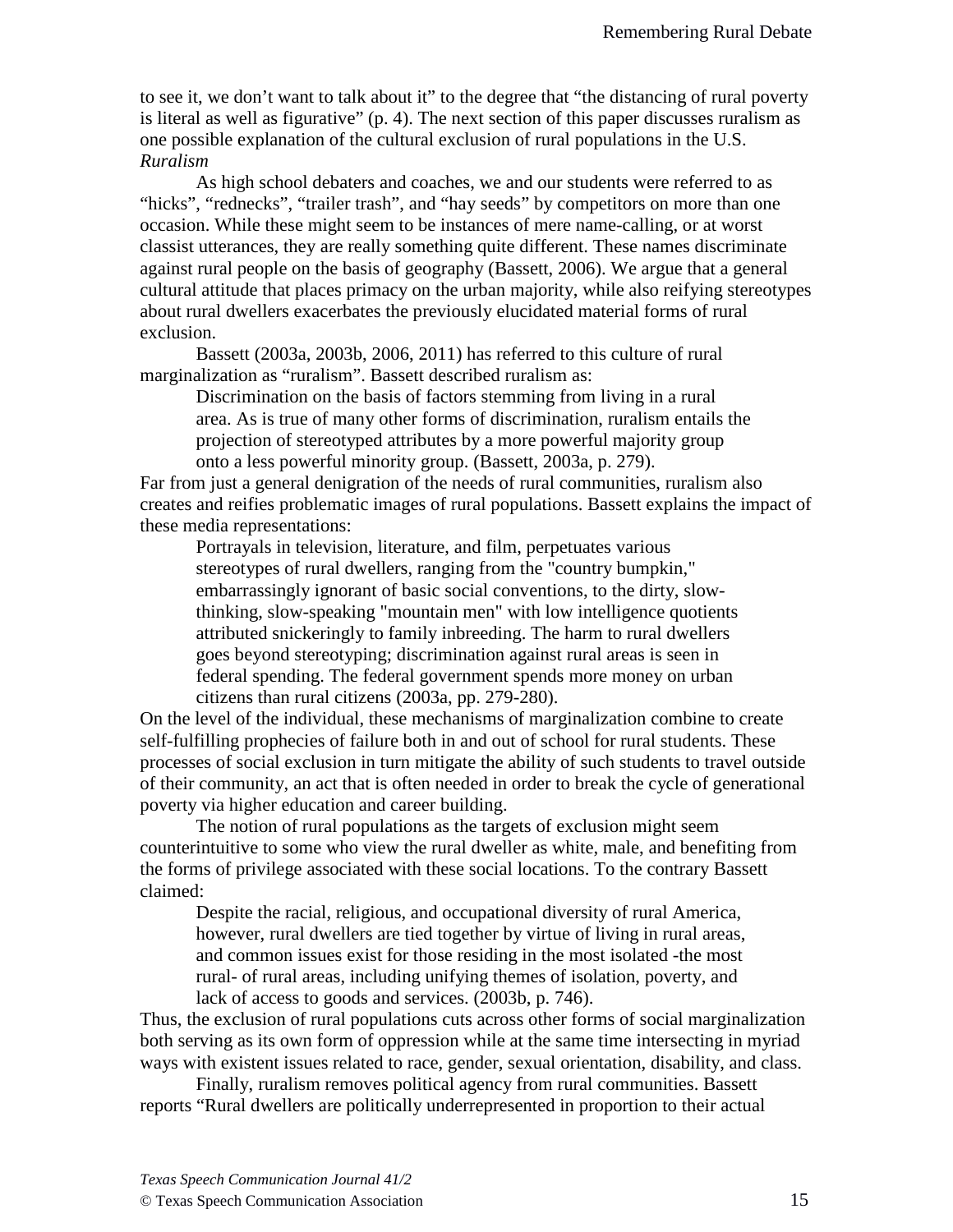numbers, and rural issues accordingly receive less attention. As a result, rural dwellers receive inadequate political representation" (2003b, p. 791). Beyond issues related to mere voting and representative politics, Bassett (2011) has shown through her analysis of the avoidance of rural jurors in the legal system that non-urban persons are often viewed by the legal system as irrational, biased, and untrustworthy. The implication of this is that rural persons are unable to effect meaningful change in the political and legal systems that have created their dearth of material necessities.

 Thus, rural life can be seen as a unique location of social exclusion in the contemporary United States. We argue that this provides a basis for reconsidering the ways in which competitive debate can be responsive to the unique needs of rural educational communities. After all, multiple studies have indicated that participation in competitive debating is one of the best ways to increase academic achievement in the short term, as well as foster a love of learning throughout life (Peters, 2009). The next section of this article discusses other efforts that have been undertaken to make competitive debating responsive to marginalized communities, and briefly lays out some of the specific considerations that rethinking debate from the perspective of rurality entails.

#### **Debate and Pedagogy**

We believe that expanding access to competitive debating is an appropriate communicative, critical intervention to the deleterious effects of cultural ruralism and rural poverty. Davis (2011) reported that competitive debate offers pedagogic flexibility to meet individual/group student needs that traditional classrooms can't account for. Additionally, Kennedy (2007) claimed that "Debate as an active instructional strategy enhances learning particularly in the areas of mastering the content as well as developing critical thinking skills, oral communication skills, and empathy" (p. 188). Of note within the context of this article, we claim that debate as a pedagogy has evidenced the ability to both positively affect students' college readiness and access, as well as allowing a space for identity negotiation and creation.

## *Debate as Educational Intervention*

 Participation in competitive debating effectuates positive gains in the educational domains of critical thinking and content mastery, while also preparing students for acculturation into college norms and expectations. Colbert (1995) concluded that a variety of studies that had been conducted over the preceding fifty years seemed to indicate that there was a positive correlation between student involvement in competitive debating and student outcomes on objective measurements of critical thinking ability. We argue that this is because "Participation in a debate requires a more thorough mastery of the content than even giving a lecture does," however, "debates go beyond mastery of the content as students also develop critical thinking skills, such as recognizing inconsistencies and identifying assumptions" (Kennedy, 2007, p. 188). Additionally, participation in debate acculturates students to the expectations of higher education by equipping them with the skill set needed to succeed in such classrooms. Wade (1998) noted that previous debate outreach efforts have bore this out by increasing access to college for groups of learners that have traditionally not had access to higher learning.

 Beyond merely preparing students for success within institutions of higher learning, participation in debate also allows a space for learners to engage in identity formation that goes beyond the identities they are exposed to within their communities and through mass media. This is because "students give consideration to various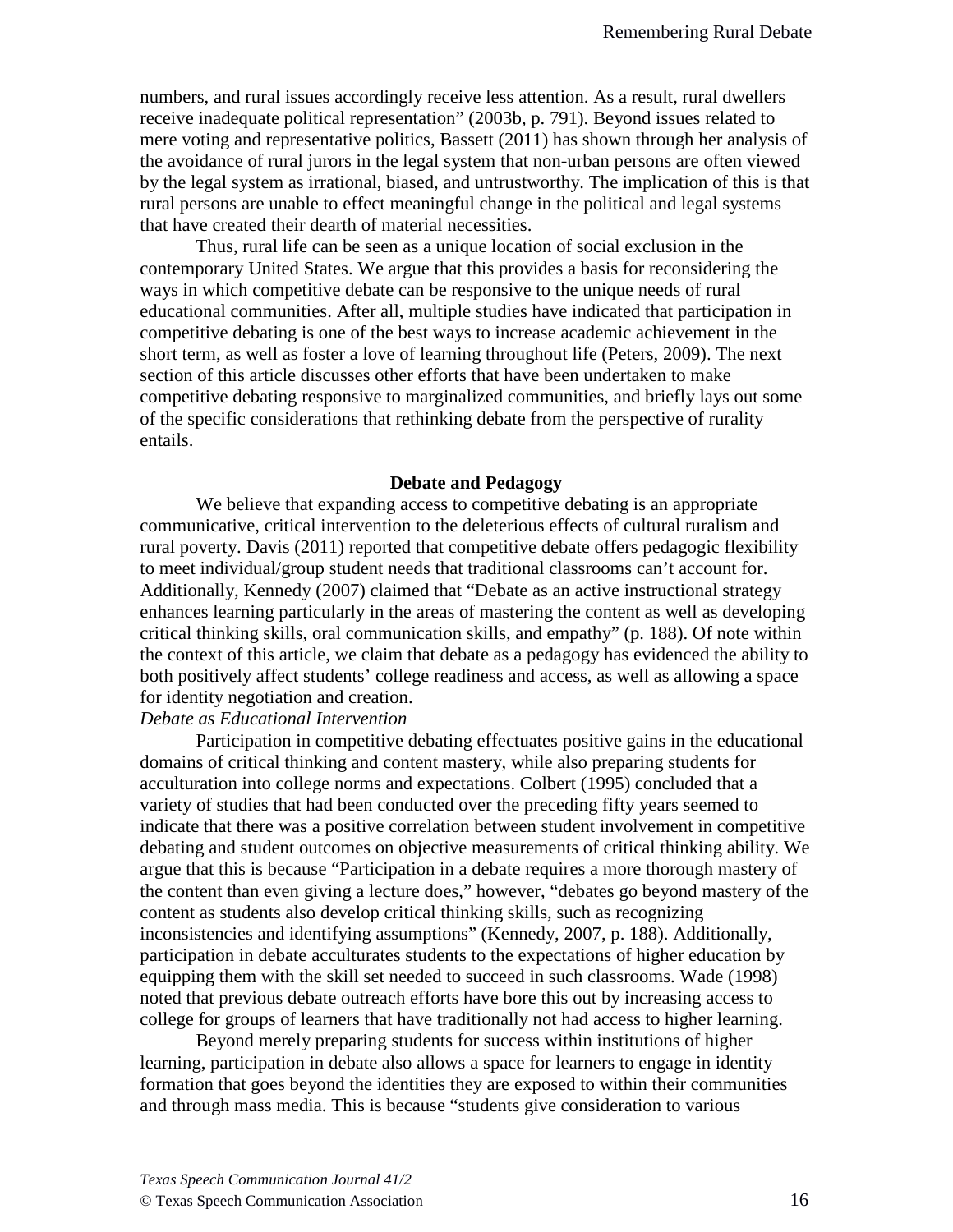viewpoints, particularly when" they are "not always defending their own viewpoint" (Kennedy, 2007, p. 188). Breger (1998) claimed that participation in competitive academic debate could serve as an appropriate intervention to properly cultivate a high level of authentic civic engagement in adolescent learners. Specifically, debating allows open conversation, provides direct instruction toward the mastery of civic knowledge, and serves as a catalyst for authentic experiences that engage this knowledge set in acts of civic engagement. In this way "Debating delivers a galaxy of alternatives and opportunity for those who are only offered hopelessness and despair" (Lee, 1998, p. 95). *Debate as Activism*

 The previous two decades of competitive forensics in the United States has yielded a multitude of examples of educators seeking to construct an activist pedagogy against perceived systemic oppression. While these efforts have arguably yielded both pedagogic and competitive gains for some historically marginalized groups, the context of the rural as yet remains un-theorized by forensic educators. Indeed, Bartanen and Littlefield's (2014) history of forensics in the United States discusses marginalization in the history of competitive forensics by exclusively discussing the experiences of African-Americans and women in the activity. Our concern is not that there is a "trade-off" in efforts to make competitive debating more responsive to the lived experiences of particular groups, or that the exclusion of rural populations is uniquely "worse" than that of these other groups. Instead, our aim is to build upon the work done in an urban context to rethink how we conceptualize competitive debating without merely replicating what has shown promise in an urban context.

 Beginning in the 1990's, a number of Urban Debate League (UDL) groups cropped up throughout major urban cities of the United States. Reid-Brinkley (2012) noted that UDLs have empirically evidenced "an improvement in academic achievement demonstrated by increased GPAs, increased levels of participation in other extracurricular activities, and increased matriculation to four-year colleges" (p. 80). However, the material success of the students that have participated in UDLs is not without criticism. Reid-Brinkley (2012) claimed that in many instances journalists, policy makers, and UDL leaders have produced essentializing stories of urban suffering to fit the experiences of UDL participants into "good stories". Additionally, many coaches and competitors within the context of intercollegiate policy debate have questioned the value of African-American students participating in the debate forms that were created to serve white, middle class communities (Reid-Brinkley, 2008).

 Thus, coaches such as Louisville's Ede Warner facilitated efforts to re-constitute competitive debate rounds as a forum for social activism (Reid-Brinkley, 2008). Polson (2012) indicated that these alternative forms of engaging in debate have prioritized the creation of organic intellectuals, and place a primacy on affective performance. Not only have these efforts to rethink debate from a particular, marginalized perspective afforded African-American debaters a forum to reclaim a level of agency in the activity, they have also yielded competitive success. Redding (2013) noted that Emporia State (a team using non-traditional arguments) was the first ever school to win both the CEDA and NDT championship tournaments in the same year.

#### *Theorizing rural debate*

Instead of simply seeking to replicate the work that has been done in the particular, urban context described above, we argue that rural educators and students should seek to theorize ways that they can create their own form of activist pedagogy in the forum of competitive debating. What then is unique about debating in a rural context?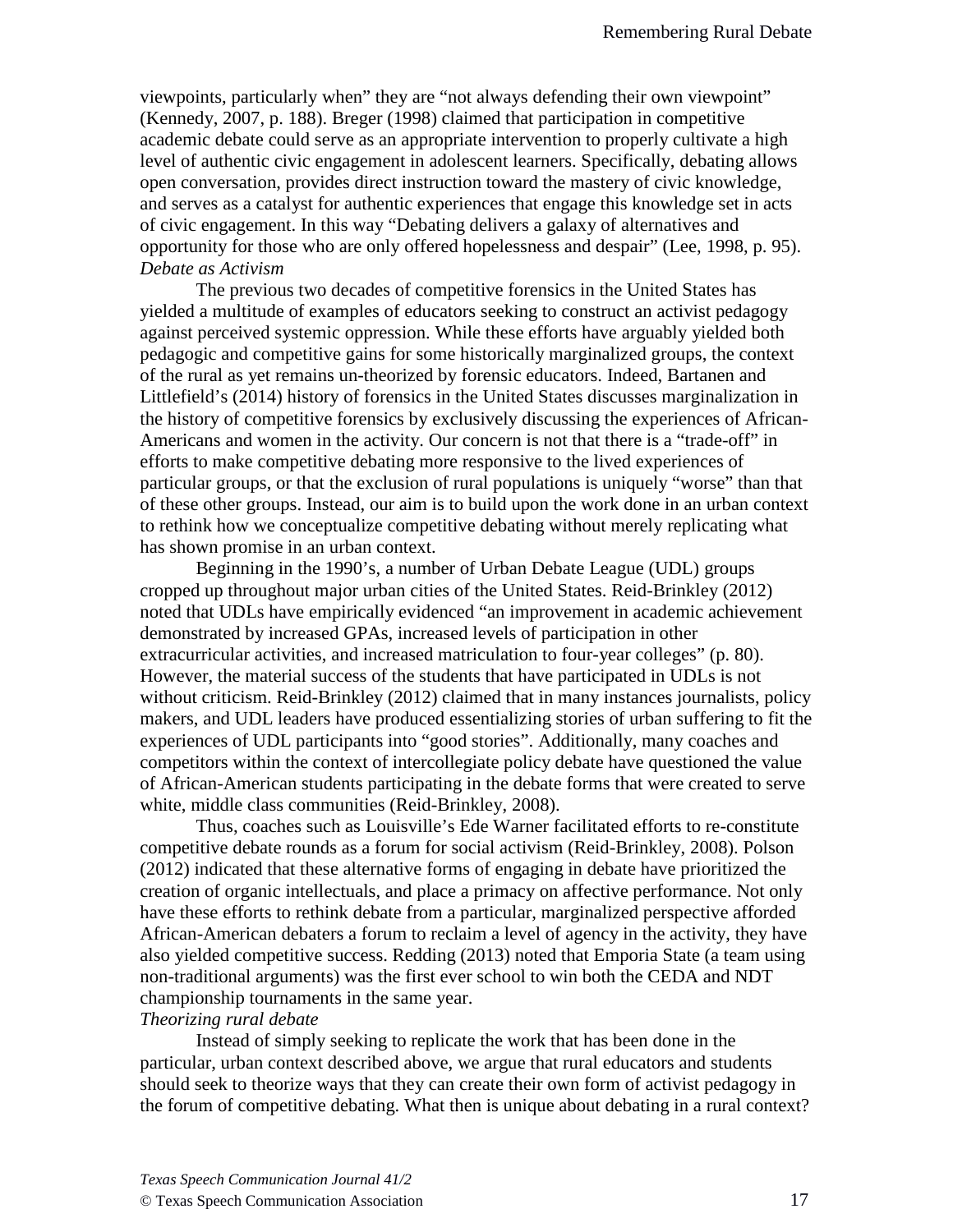First, it should be noted that "being" rural is a social identity that cuts across other static and dynamic social signifiers (Bassett, 2003b). This means that the notion of merely "performing" the rural probably lacks any meaningful content. After all, there are really (at least in the context of the United States) a multiplicity of rural identities that differ in material experience and performance. Instead, the rural experience is tied to a notion of place that is defined by its isolation as a primary marker. Thus, we argue that addressing the unique and deleterious implications of this trope of isolation ought to take preeminence in rethinking rural debating.

Additionally, Bassett (2003b) noted that rural communities in the U.S. are largely excluded from both state and national politics in any meaningful way. This means that debates of "policy" ought to be re-contextualized to the level of the local. However, this focus on the local as a point of political action is also a benefit for the rural context. Rural communities, because of both their isolation from other political interests as well as their small population sizes retain the ability to have intelligible political discussions on the level of the individual. Thus, re-focusing debates toward "grassroots" action doesn't "cede the political," it instead *seeds* the political. This focus on locality seems to be in line with Dewey's (1888/1997) pragmatic, progressive understanding of democracy:

A government springs from a vast mass of sentiments, many vague; some defined, of instincts, of aspirations, of ideas, of hopes and fears, of purposes. It is their reflex and their incorporation; their projection and outgrowth. Without this basis, it is worth nothing. A gust of prejudice, a blow of despotism, and it falls like a card house. To say that democracy is only a form of government is like saying that home is more or less geometrical arrangement of bricks and mortar; that the church is a building with pews, pulpit and spire. It is true; they certainly are so much. But it is false; they are so infinitely more. Democracy, like any other polity, has been finely termed the memory of an historic past, the consciousness of a living present, the ideal of the coming future. (pp. 195- 196).

So, focusing the creation of democratic action on the level of the individual student both fits the context of the rural, while also extending upon pragmatic, progressive ideals of democratic activism.

 However, rethinking rural debate really ought to be a process of remembering. The next section of this article begins to reconnect the idea of rural debating as a unique pedagogical context with the memory of progressive, pragmatic activism in rural debate.

### **Remembering Rural Debate**

Rural debate not only has a strong historical presence, but a rich identity that seeks to be both revisited and reconsidered. Within the archives of Texas' University Interscholastic League (U.I.L.), an organization for academic competition, athletics, and performing arts founded in 1910, primary and secondary sources abound. As two former multi-event U.I.L. competitors, we sought out histories, memories, and stories of rural debate.

We believe that a primary element of rethinking rural debate is remembering a largely forgotten past of rural debate activism. Blair et al. (2010) explained that collective memory "has a history" and is therefore "partisan" and "often contested" (p. 6). Thus, remembering particular historical memories can re-situate and inform contemporary politics. One historical antecedent to debate activism in a rural context is the work done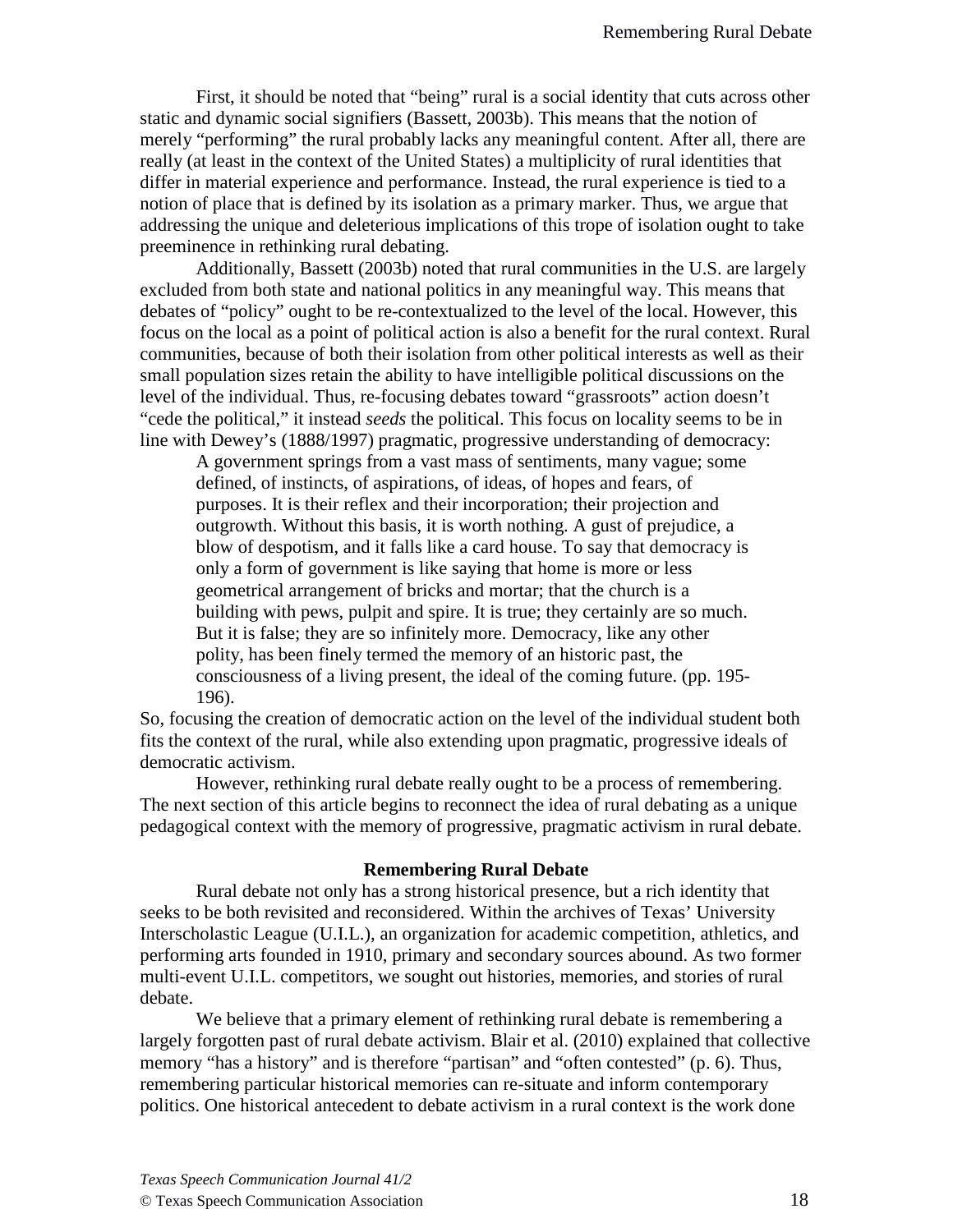by Roy Bedichek as the director of the University Interscholastic League. This section begins to piece together fragments of disparate stories pertaining to Bedichek in an effort to remember his pedagogy as a rural, debate-focused educator and activist. It should be noted that our claim is not that Bedichek is the *only* such example of these actions, or that he ought to serve as "The" model of rural debate activism. Instead, the work of Bedichek offers a *particular*, intelligible example of a praxis of progressive pragmatism in the context of rural debate.

## *Roy Bedichek and the University Interscholastic League*

When the precursor to the University Interscholastic League was founded in 1910, it was initially called The Debating and Declamation League of Texas Schools; it did not include athletics, music, or theater like its modern-day successor organization. Deweyan in nature, the primary purpose of the U.I.L. was "to foster in the schools the study and practice of public speaking and debate as an aid in the preparation for citizenship" (University of Texas, 1911).

This earliest incarnation of the U.I.L. was housed at the University of Texas at Austin's Department of Extension, which provided resources and education to remote parts of the state. In a detailed list of recruiting methods, the League targeted school principals "especially in the rural schools" (University of Texas, 1911). Although some outreach and assistance were provided, the League remained nascent. Despite limited efforts at rural recruitment, the U.I.L. "turned out to be a quite exclusive affair" that was limited "to fewer than two hundred high schools" (Bedichek, 1956, p.29).

Roy Bedichek, himself a product of a rural Texas school district, became director in 1922 when the U.I.L.'s first director, Edwin D. Shurter, resigned. As state director, Bedichek traveled frequently throughout Texas, visiting rural schools and encouraging them to join the University Interscholastic League. Some schools were so remote that Bedichek camped outdoors for accommodations (Hudson, 2010). He believed so strongly that educational competition would benefit students that he crisscrossed the large state of Texas several times. Under his efforts and circuit rider-like schedule, membership grew "to an astounding extent" (North Texas State Teachers College, 1934, p. 1). To Bedichek, competitive debate events needed to be local in focus, especially in regards to resolutions or arguments to be answered: "Surely, if one of the aims of education is to give pupils practice in living, we should consider the fact that speech is the prime means of establishing understanding between one human being and another" (Bedichek, 1956, p. 192).

Progressive educational philosophy heavily influenced how Bedichek directed the University Interscholastic League. In a column of *The Leaguer*, the U.I.L.'s semimonthly newspaper, he wrote, "The Progressive School, whether or not it spells it with a capital "P" and a capital "S" uses the community in which it is located as a kind of demonstration laboratory" (Bedichek, 1942, p. 2). This pragmatic, Deweyan way of thinking lent itself to the promotion of competitive high school debate in Texas. Through this particular lense, debate was not only an important part of public school curriculum, but a ubiquitous part of the extra-curricular landscape at the time: "Considering the importance of speech-training and its tardy recognition in the curriculum, it is not surprising that it has been adopted as a favored activity in the extracurriculum [sic]" (Bedichek, 1956, p. 198). As a progressive educational thinker, he perceived debate to be an important part of both regular curriculum and as an extracurricular activity. This, to Bedichek, was a natural extension of the importance of public schooling in a democracy: "The public school is democracy's prime institutional device for maintaining its own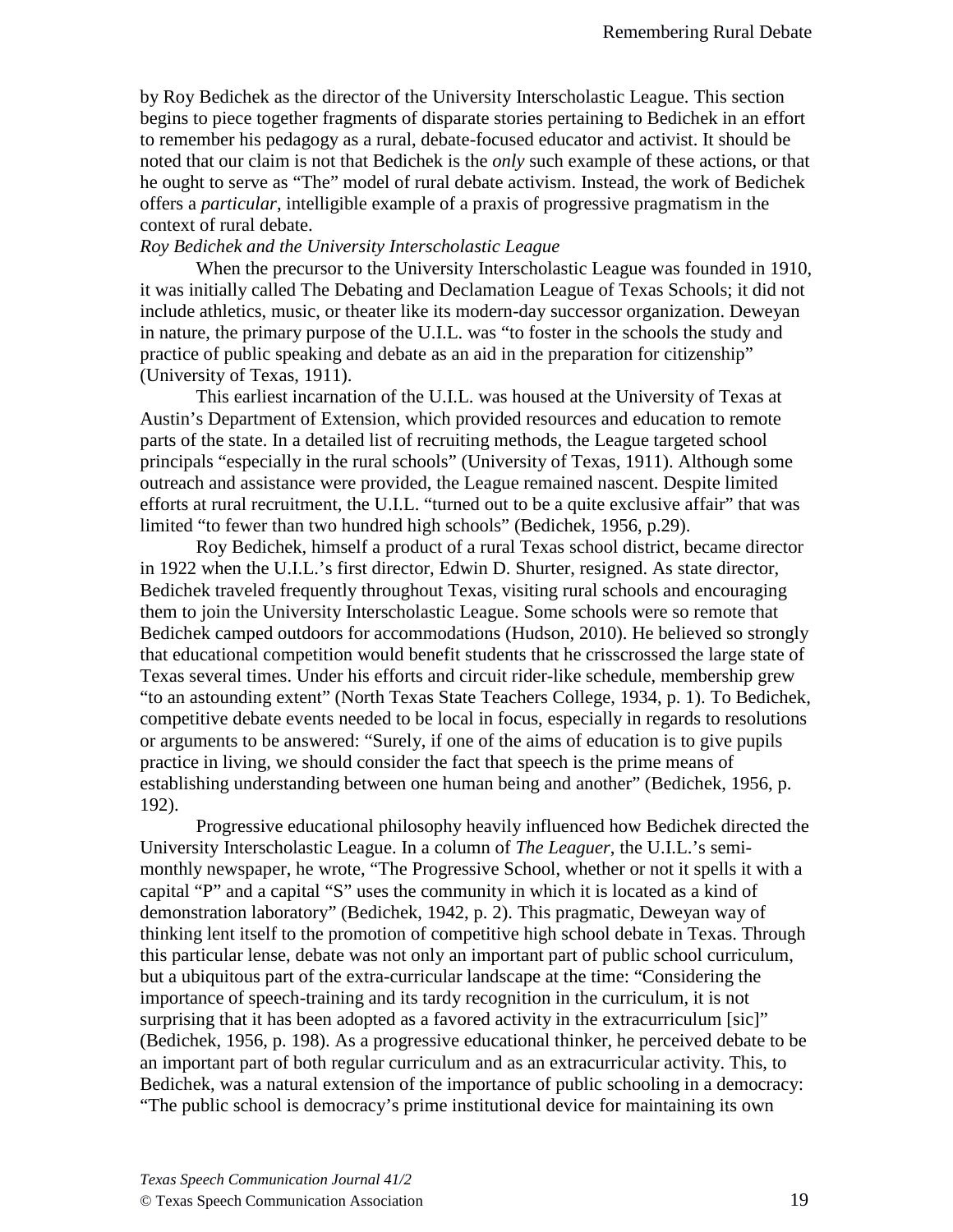health and aggressive temper; hence, any violation of democratic principle in publicschool administration must be classed among deadly sins" (Bedichek, 1956, p. 428).

When Bedichek assumed the role of state director, rural education was decidedly lacking. Many schools experienced shortages of teachers or resources necessary to provide a complete education for local children (Pack-Jordan, 2014.) Although the Farmers' Alliance, The Grange, and similar organizations attempted to set up skill shares, specialized academies, and civic events (Pack-Jordan, 2014), there left much to be desired in terms of educational experiences for rural students. The high school movement of the late 19th and early 20th centuries certainly helped in the promotion of a variety of extracurricular activities, notably debate and declamation (Pack-Jordan, 2014). Indeed, the creation of a high school debate and declamation organization in Texas and in several other states can be credited to this high school movement and its emphasis on educational extracurricular activities.

Yet, there was a disconnect between the University Interscholastic League and many rural schools in Texas. Consolidation of smaller school districts into larger ones in the early 20th century had a negative impact on educational competition. Less opportunities to compete were offered to rural students, and "Coincidentally, the rural divisions were discontinued, for the rural schools were reduced to an insignificant number in the same process" (Bedichek, 1956, p. 215).

According to a report from one rural Central Texas newspaper, Bedichek told local teachers and principals at a conference that "rural schools will be given a greater opportunity in the Texas Interscholastic League activities." He went on by saying that specific changes in rules would allow "rural schools can have a better chance to compete," (The Mexia Weekly Herald, 1925, p. 1). As a direct response to the lack of rural schools competing, Bedichek gave lectures promoting and encouraging rural participation in the University Interscholastic League. He also formulated a new competition structure of classifications determined by school size to directly benefit rural and small schools, so that "a division of debate was set up for rural schools. There was increased participation in the state meet" (Bedichek, 1956, p. 216). This system of classification, where schools compete against other schools of comparable size, was a boon to rural competition. These tiny school districts no longer had to compete with large, multi-school districts in metropolitan areas such as Houston or Dallas (Bedichek, 1956, p. 216). Competition flourished throughout the state and the classification system still remains firmly in place within the U.I.L.

 Bedichek believed that "extracurriculars found their place in response to a genuine need. Do away with them and the need still exists. If this need is not supplied by the school administration, it will come from the children" (Bedichek, 1944, p. 2). Even during the leanest years of the Great Depression and World War II, Bedichek discouraged schools from cutting debate programs. He went so far as to say that rationing and travel restrictions were real concerns, but they were "no reason to give up debating. Walk [to local tournaments] if necessary" (Bedichek, 1942, p. 2). Furthermore, He emphasized local competition and perhaps more radically, the continued use of local and state topics rather than the standard practice of using national topics: "Aside from the very questionable policy of encouraging national championships, much is lost by selecting a question not of near and present interest, but watered down by compromises and often influenced by propagandist organizations" (Bedichek, 1956, p. 214).

Bedichek viewed debate as not only an educational tool for students; he believed in the power of debate against fascism and demagoguery: "Totalitarianism cannot tolerate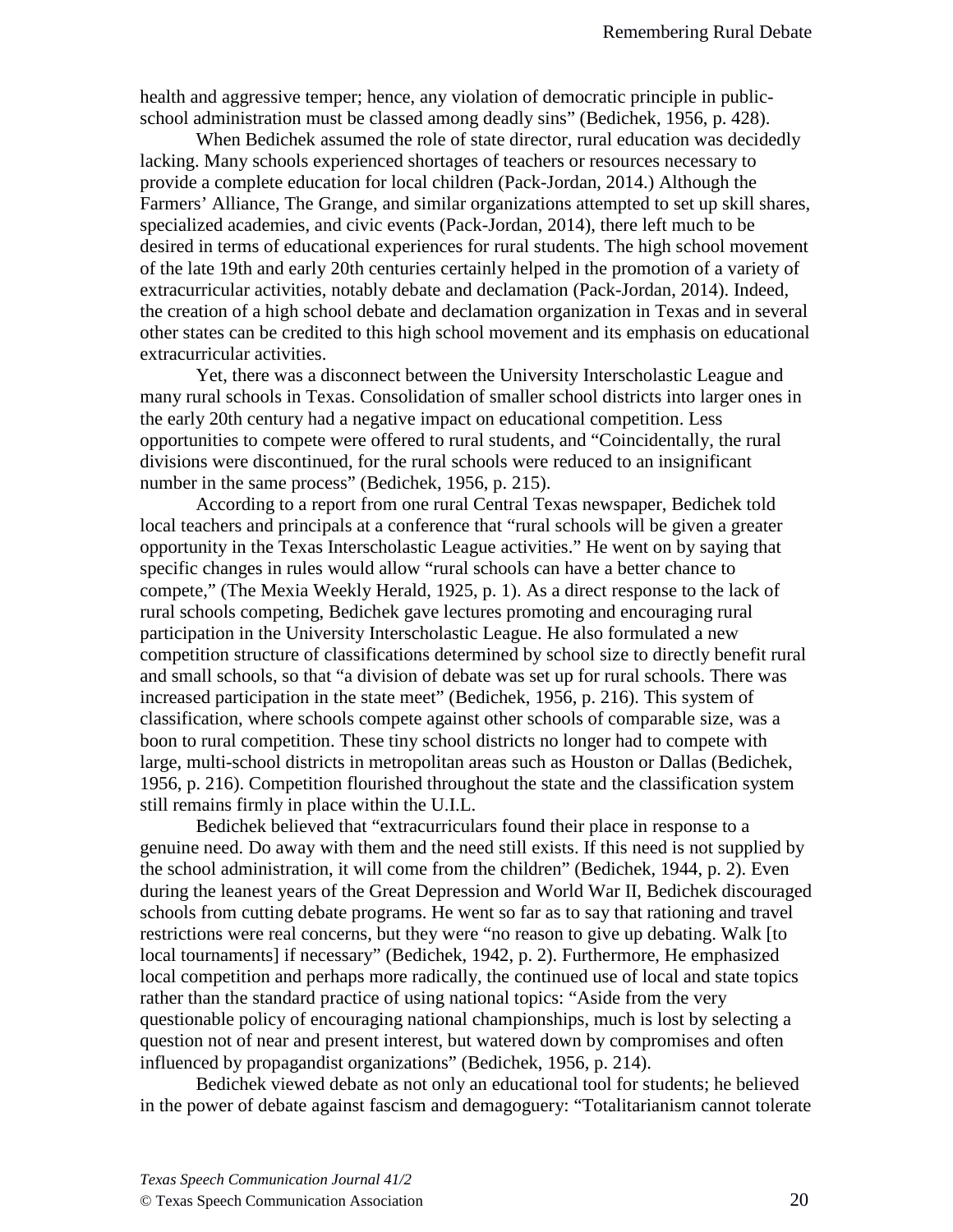debate or public discussion in any form… Suppression of debate is an old, old story, one that dictators learned long, long ago" (Bedichek, 1956, p. 201). In his view, debate was essential for a free society and he continued to argue passionately for educational competition in general and debate specifically even after he retired from the League in 1948: "To dub an issue 'controversial'- and therefore tabu [sic]- or to call an individual 'controversial'- and therefore one who should be made to keep his mouth shut in behalf of 'harmony'- is to make an intellectual desert and call it peace" (Bedichek, 1956, p. 200).

The example provided by Bedichek follows the Deweyan conceptualization of democratic action beginning on the level of the individual in relation to the community. Dewey (1888/1997) argued that society is best understood not as the bringing together of "non-social atoms" but instead an always already existent "social organism" (p. 186). In this way, individual actors only gain agency whenever they act within the construct of the community. Thus, Dewey (1888/1997) concluded democratic action could be regarded as "not loss of selfhood or personality" but "its realization" so that "The individual is not sacrificed" but instead "brought to reality" (p. 197).

### **Re-Activating Rural Debate**

 In our estimation, the dearth of debate in rural school districts requires the articulation of theoretical foundations that are distinct and particular to the context in question while at the same time seeking specific, tangible actions that can be taken in reality. This praxis-oriented approach to rethinking debate is in keeping with a pragmatic, progressive pedagogical orientation. It also respects the rich history of Progressivism so intertwined with debate education. Dewey (1916/1997) explained, "since democracy stands in principle for free interchange, for social continuity, it must develop a theory of knowledge which sees in knowledge the method by which one experience is made available in giving direction and meaning to another" (p. 218). Thus, what follows are two general theoretical starting points for rethinking rural debate and two potential tangible actions that can be taken by educational leaders. This list is in no way meant to be authoritative or exhaustive. Instead, these proposals should be read as a starting point for a broader conversation that will likely have different answers in different particular rural contexts.

#### *Theoretical Foundations*

First, rural debate must provide an avenue for students to connect their own experiences and community concerns with the topics being debated. The application of what students learn in school and educational competition to their "real lives" is not only necessary but vital to a meaningful school experience. It might seem hard to conceptualize a rural reading of recent national competitive debate topics such as the exploration of space or Middle Eastern democracy promotion. However, the reality is that economic and foreign policy decisions always have a unique impact on rural communities, as they do in urban and suburban areas as well. Students and teachers involved in rural debate should seek ways of engaging debate topics that links scholarship with lived rural experiences. There is a well-established precedence for this type of debating, especially in the realm of competitive policy debate amongst rural high school students. This epistemic premise is consistent with Dewey's claim that (1906/1981) "truth is an experienced relation of things, and it has no meaning outside of such relation" (p. 185).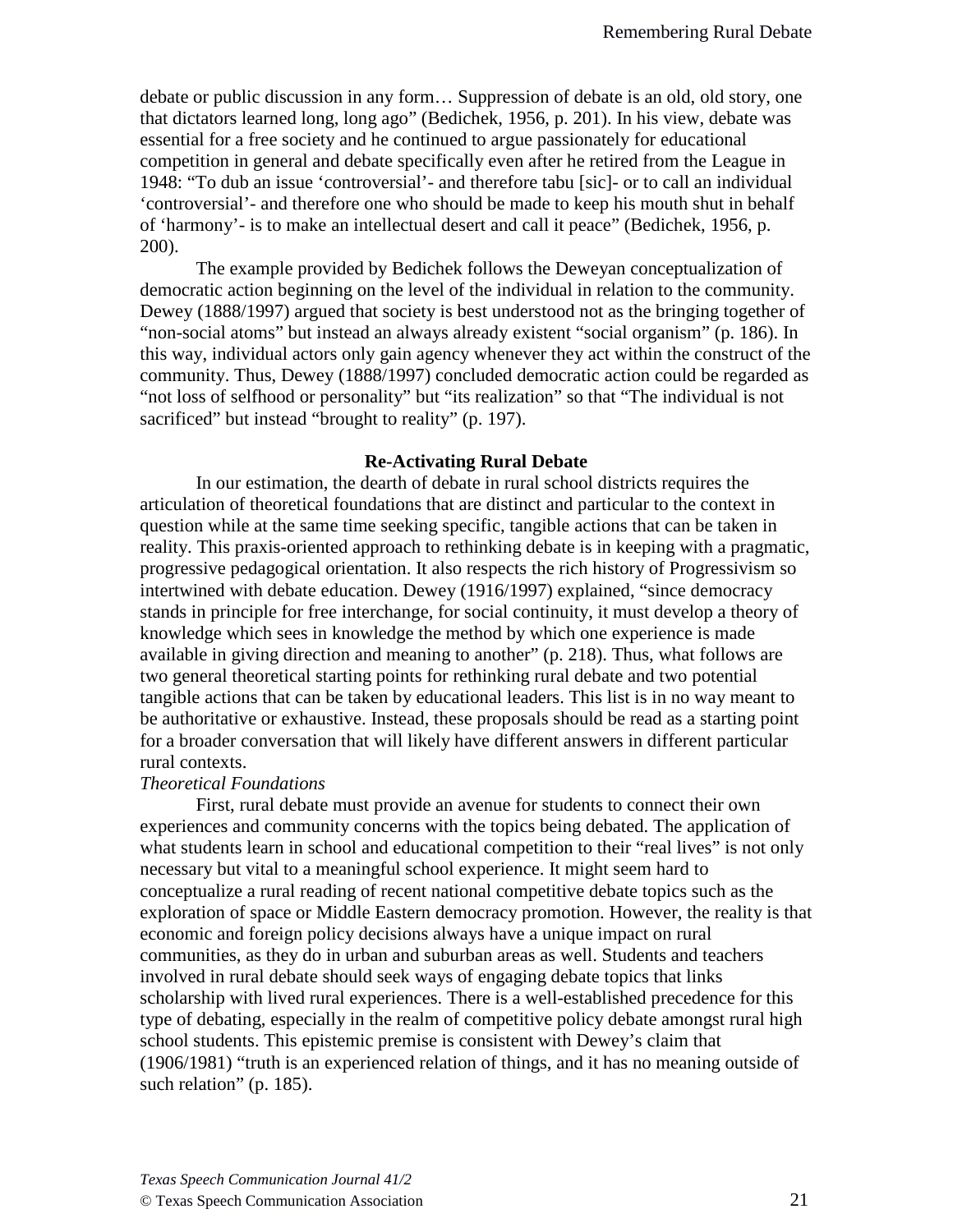Second, Mitchell's (1998) notion of reflexive fiat seems like a useful way for rural debaters to craft advocacies that effectuate actual policy change. Specifically, debaters should consider advocating cases that highlight discreet issues in their community and identify the decision makers that can address these issues. In addition to addressing issues and policy-makers in debate cases presented at competitions, debaters may also choose to directly contact said policy-makers in order to create positive action within their respective communities. This method is an extension of the progressive, pragmatic educational paradigm in which educators sought to use the "world as the classroom" (Pack-Jordan, 2014). By engaging in serious research and discussion concerning policies, debate fulfilled this role. Extension education brought new and varied skills to rural places. Many community organizations, such as the Farmers' Alliance and the Lyceum Movements, pioneered public debates and lectures as a vehicle for community education. Contemporary efforts to grow a unique form of debating in rural communities should find ways to follow these examples. *Potential Actions*

 First, scholars and educators must push for policy change on both the local and state level. Specifically, advocating for debate classes as a graduation requirement seems to be a meaningful way to incentivize schools setting aside resources and time for teachers to train students in debating within the context of standardized educational policy. Indeed, Lynn (1998) noted that access to trained teachers and/or coaches and consistent funding are the key lynchpins to guaranteeing ongoing access to participation in debate within learning communities. The examples of Roy Bedichek previously discussed offer one way to approach this sort of work.

 Second, state organizations and individual schools should take part in public debates about issues that are pertinent to their community. This method of linking up the competitive forum of interscholastic debating with community education was often utilized by progressive, pragmatic educators. The perceived need for rural education, via extension services or public events, was a major impetus of the progressive education reforms established in the late 19th and early 20th centuries. When competitive debating societies and leagues were established, students, teachers, and principals were expected to hold public events for the "educational benefit of the community" (University of Texas, 1911). Competitive high school debate codified progressive practice by actively engaging rural communities.

#### **Conclusions**

 The proposals made in this article in no way reflect a definitive stance on how to remedy the dearth of meaningful educational experiences in rural schools in the United States. Instead, the goal of this article has been to explicate the particular problematics of the contemporary rural experience in the United States and begin the process of remembering the previous efforts of rural debate activists in order to look toward the future for possibilities. Indeed, meaningful change will require scholars across a variety of disciplines to continually engage in a project of remembering the pragmatic actions and progressive politics of the past against a telling of shared experience that is continually "undermining our capacity to bear witness to a different and critical sense of remembering, agency, ethics, and collective resistance" (2014, p. 27). While some meaningful work has been carried out by groups such as the National Speech and Debate Association's diversity and inclusion working group (NSDA, 2015, p. 12-13), these efforts remain mired in assumptions of both the potential of rural school sites and the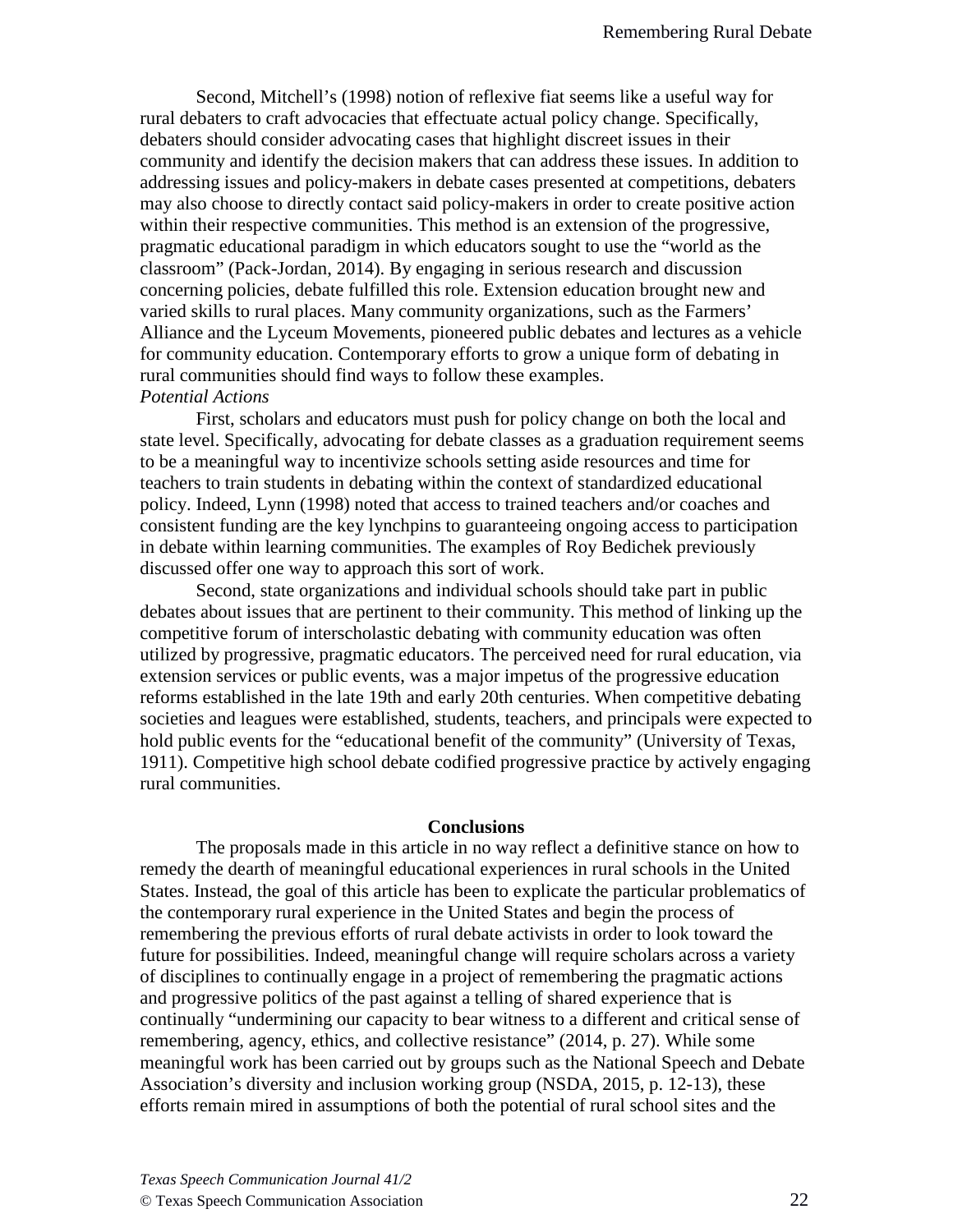scope of available strategies to affect meaningful change to the dearth of competitive academic debate in rural schools within the United States.

A vibrant and critically engaged debating experience has been a central part of the educational experience in rural schools since the beginnings of the  $19<sup>th</sup>$  century. Instead of merely considering what is to be done then, we call on rural educators and scholars to recall what others have accomplished before us and reimagine how those strategies might be critically redeployed yet again.

- Bartanen, M.D. & Littlefield, R.S. (2014). *Forensics in America: A history*. New York, NY: Rowman & Littlefield.
- Bassett, D.L. (2003). Ruralism. *Iowa Law Review*, *88*, 275-342.
- Bassett, D.L. (2003). The politics of the rural vote. *Arizona State Law Journal*, 35, 743- 791.
- Bassett, D.L. (2006). Distancing rural poverty. *The Georgetown Journal on Poverty Law & Policy*, *13*, 3-32.
- Bassett, D.L. (2011). Ruralism and patent litigation in the Eastern district of Texas. *Southern Methodist University Science and Technology Law Review*, *14*, 293-297.
- Bedichek, R. (1942, April). Editor's notes. *The Interscholastic Leaguer*, *25*(8), p. 2.
- Bedichek, R. (1944, March). Editor's notes. *The Interscholastic Leaguer*, *7*(7), p. 2.
- Bedicheck, R. (1956). *Educational competition: The story of the University Interscholastic League of Texas*. Austin, TX: University of Texas Press.
- Blair, C., Dickinson, G., & Ott, B.L. (2010). Introduction: Rhetoric/memory/place. In G. Dickinson, C. Blair, & B.L. Ott (Eds.) *Places of public memory: The rhetoric of museums and memorials* (pp. 1-54). Tuscaloosa, Al: University of Alabama.
- Breger, B. (1998). Building open societies through debate. *Contemporary Argumentation and Debate*, *19*, 66-68.
- Colbert, K.R. (1995). Enhancing critical thinking ability through academic debate. *Contemporary Argumentation and Debate*, *16*, 52-72.
- Davis, M. (2011). Debate as pedagogy. *Contemporary Argumentation and Debate*, *32*, 70-72.
- Dewey, J. (1888/1997). The ethics of democracy. In L. Menand (Ed.), *Pragmatism: A reader* (pp. 182-204). New York: Vintage.
- Dewey, J. (1906/1981). The experimental theory of knowledge. In J.J. McDermott (Ed.), *The philosophy of John Dewey* (pp. 175-193). Chicago: University of Chicago Press.
- Dewey, J. (1916/1997). Democracy and education. In L. Menand (Ed.), *Pragmatism: A reader* (pp. 205-218). New York: Vintage.
- Education Week (2011, June 15). Rural education. Retrieved February 1, 2014 from *edweek.org*: http://www.edweek.org/ew/issues/rural-education/
- Farrigan, T. & Parker, T. (2012, December 5). The concentration of poverty is a growing rural problem. Retrieved January 28, 2014 from *USDA.gov*: [http://www.ers.usda.gov/amber-waves/2012-december/concentration-of](http://www.ers.usda.gov/amber-waves/2012-december/concentration-of-poverty.aspx#.Uu7zvCjNZSU)[poverty.aspx#.Uu7zvCjNZSU](http://www.ers.usda.gov/amber-waves/2012-december/concentration-of-poverty.aspx#.Uu7zvCjNZSU)
- Giroux, H.A. (1979/2011). Schooling and the culture of positivism: Notes on the death of history. In H.A. Giroux, *On critical pedagogy* (pp. 19-47). New York, NY: Bloomsbury.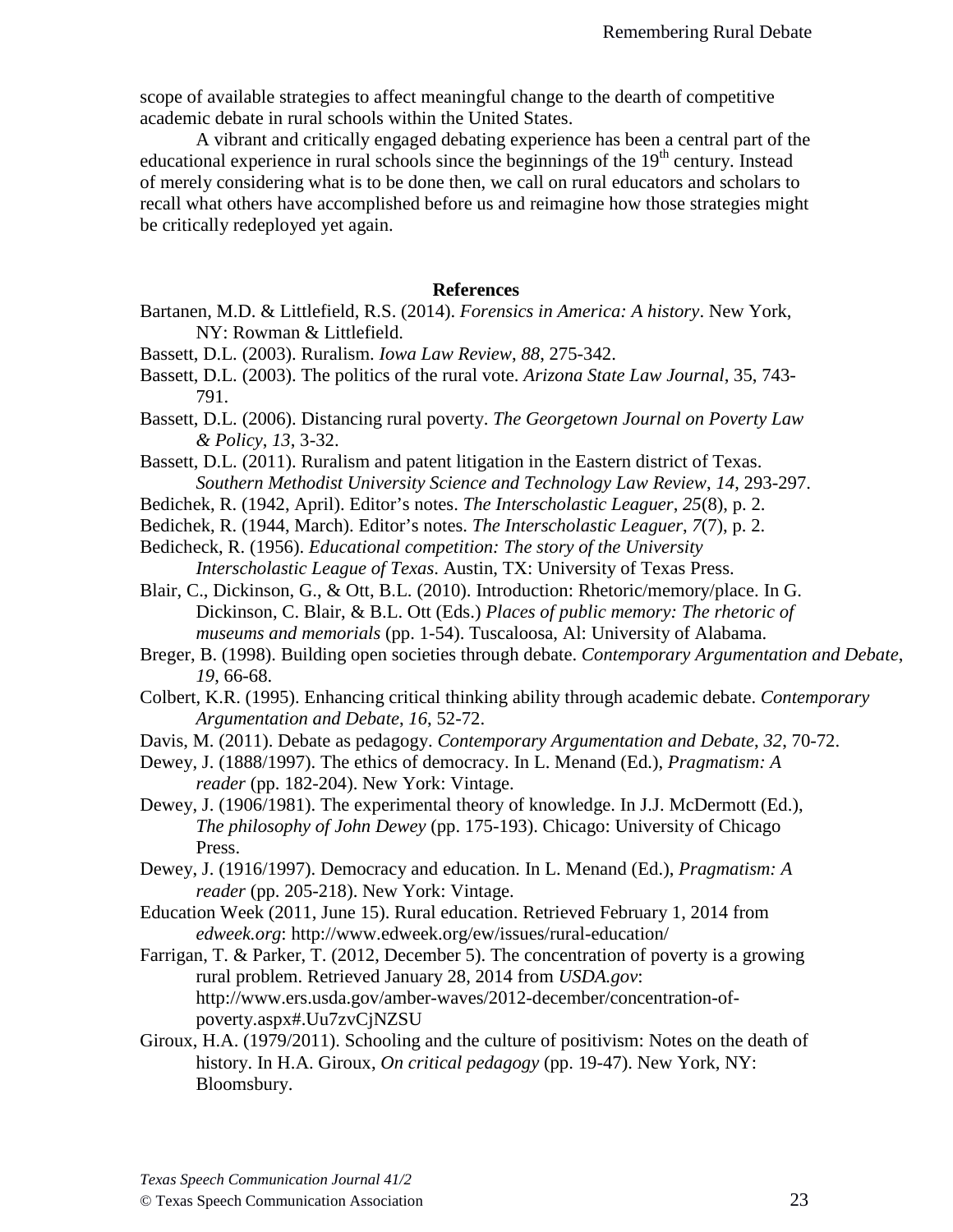Giroux, H.A. (2014). *The violence of organized forgetting: Thinking beyond America's disimagination machine*. San Francisco, CA: City Lights.

hooks, b. (1990). *Yearning: race, gender, and cultural politics*. Boston, MA: South End.

Hudson, W.M. (2010). Bedichek, Roy. Handbook of Texas Online. Retrieved May 16, 2015 from *TSHAOnline*:

http://www.tshaonline.org/handbook/online/articles/fbe21

Jensen, L., McLaughlin, D.K., & Slack, T. (2003). Rural poverty: The persisting challenge. In D.L. Brown & L.E. Swanson (Eds.), *Challenges for rural America in the twenty-first century* (pp. 118-131). University Park, PA: Penn State.

Kennedy, R. (2007). In-class debate: Fertile ground for active learning and the cultivation of critical thinking. *International Journal of Teaching & Learning in Higher Education*. *19*(2), 183-190.

Lee, E. (1998). Memoir of a former urban debate league participant. *Contemporary Argumentation and Debate*, *19*, 93-96.

Lynn, L. (1998). Debating funding, funding debate: The Chicago debate commission tale of two cities. *Contemporary Argumentation and Debate*, *19*, 72-75.

Mitchell, G.R. (1998, January). Reflexive fiat: Incorporating the outward activist turn into contest strategy. *The Rostrum*, *72*, 11-20.

North Texas State Teachers College. (1934, July 12). Roy Bedichek, Texas U. professor, praises the intra-mural system. *The Campus Chat*, *18*(35).

NSDA. (2015). Community update: Inclusion committee. *The Rostrum*, *90*(1), 12-13.

Pack-Jordan, E.P. (2014). Secondary education. *Encyclopedia of Populism in America: A Historical Encyclopedia*. Santa Barbara, CA: ABC-CLIO.

Peters, T.L. (2009). An investigation into the relationship between participation in competitive forensics and standardized test scores. *The Rostrum*, 84(2), 37-51.

Polson, D.R. (2012). *"Longing for theory:" Performance debate in action* (Doctoral dissertation). Retrieved from: http://media.proquest.com/media/pq/classic/doc/2719387941/fmt/ai/rep/NPDF?\_s =NJv5WtsuYRN9LG%2B%2B%2BFg1XTO0xak%3D

Redding, R. (2013, April 24). Two black men top and rock white debate world. Retrieved February 1, 2014 from *reddingnewsreview.com*: http://www.reddingnewsreview.com/newspages/2013newspages/two\_black\_men\_ top\_and\_rock\_white\_13\_1000035.htm

Reid-Brinkley, S.R. (2008). *The harsh realities of "acting black": How African-American policy debaters negotiate representation through racial performance and style* (Doctoral dissertation). Retrieved from: http://athenaeum.libs.uga.edu/xmlui/bitstream/handle/10724/12500/reidbrinkley\_shanara\_r\_200805\_phd.pdf?sequence=1

Reid-Brinkley, S.R. (2012). Ghetto kids gone good: Race representation, and authority in the scripting of inner-city youths in the urban debate league. *Argumentation and Advocacy*, *49*, 77-99.

- Schwartzbeck, T.D., Prince, C.D, Redfield, D., Morris, H., & Hammer, P.C. (2003, Dec 19). How are rural districts meeting the teacher quality requirements of No Child Left Behind? Retrieved January 24, 2014 from *AASA.org*: http://www.aasa.org/uploadedFiles/Policy\_and\_Advocacy/files/RuralTeacherQual ityStudy.pdf
- The Mexia Weekly Herald. (1925, September 4). Rural schools to get greater opportunities. The Mexia Weekly Herald, 27(34), 1.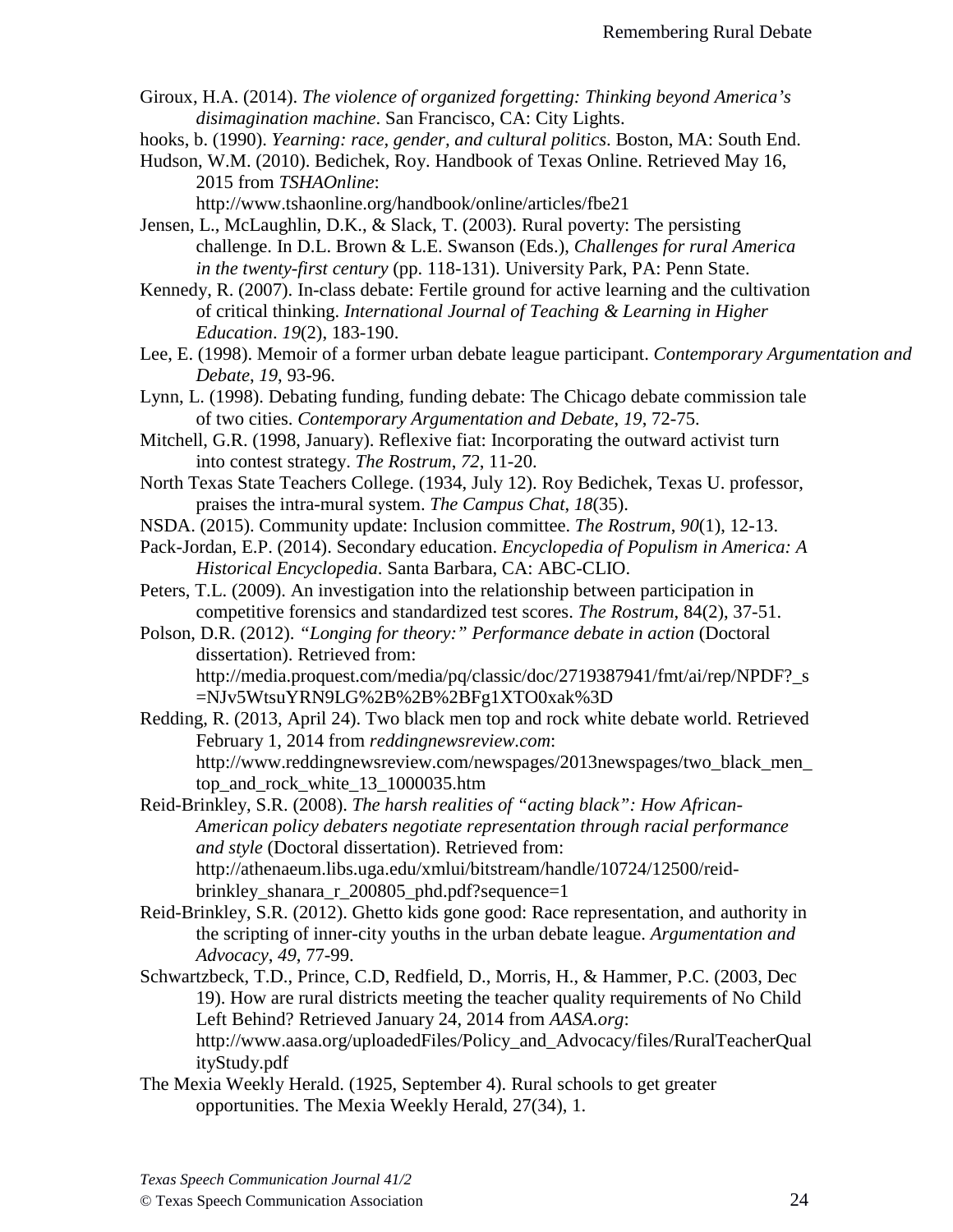- University Interscholastic League. (2014). Previous UIL directors. Retrieved February 3, 2014 from *UILTexas.org*: http://www.uiltexas.org/history/previous-directors
- University of Texas. (1911) *The Constitution of the Debating and Declamation League of Texas Schools.* Austin, TX: The University of Texas- Austin Department of Extension.
- USDA. (2013, Sep. 30). Geography of poverty. Retrieved January 19, 2014 from *ERS.USDA.gov*: [http://www.ers.usda.gov/topics/rural-economy-population/rural](http://www.ers.usda.gov/topics/rural-economy-population/rural-poverty-well-being/geography-of-poverty.aspx#.Uu7y4CjNZSU)[poverty-well-being/geography-of-poverty.aspx#.Uu7y4CjNZSU](http://www.ers.usda.gov/topics/rural-economy-population/rural-poverty-well-being/geography-of-poverty.aspx#.Uu7y4CjNZSU)
- Vinson, K.D., Gibson, R., & Ross, E.W. (2001) High stakes testing and standardization: The threat to authenticity. *Progressive Perspectives, 3*(2).
- Wade, M.M. (1998). The case for urban debate leagues. *Contemporary Argumentation and Debate*, *19*, 60-65.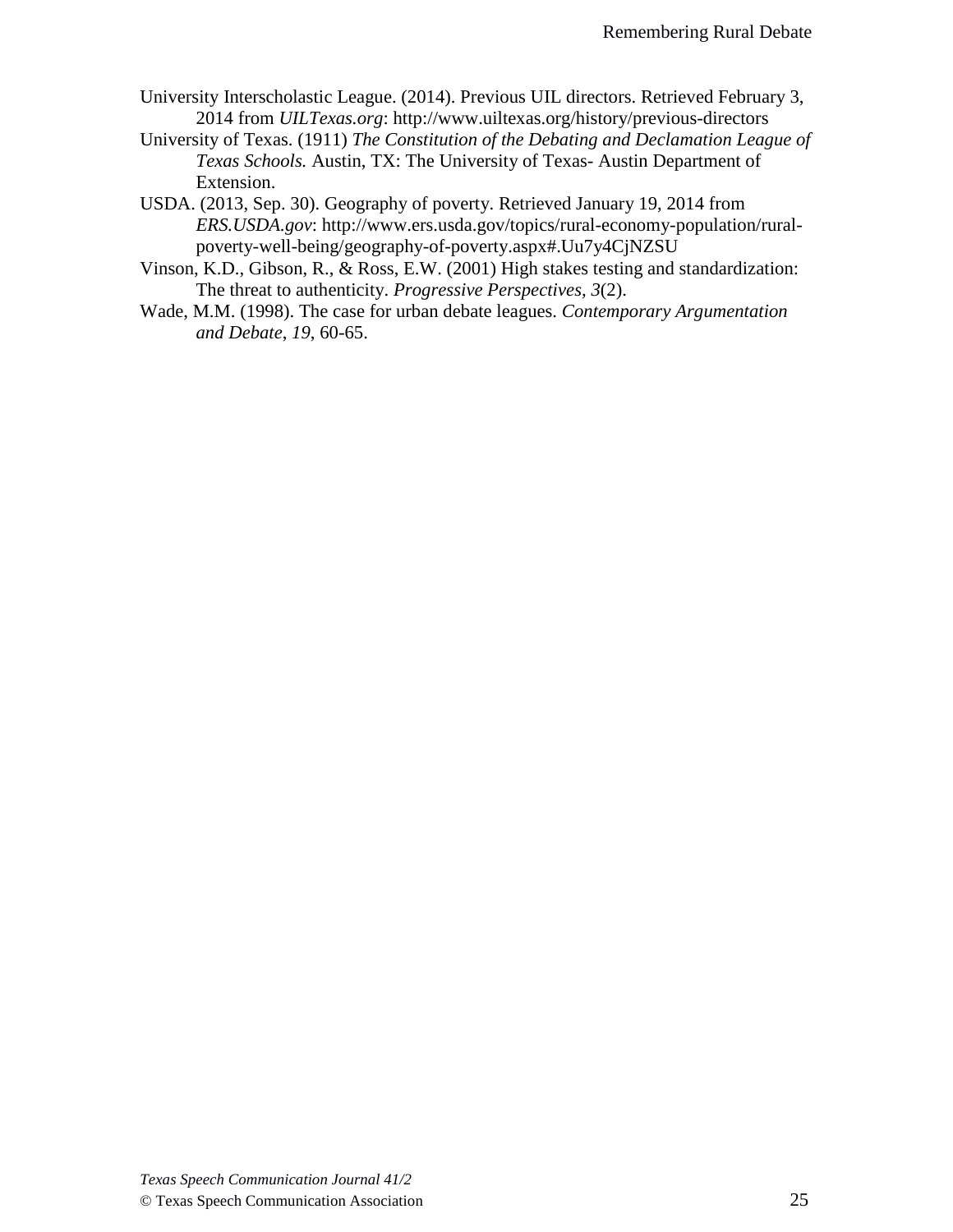# **Focusing on Diversity and Civic Callings: A Graduate Teaching Assistant Training**

Jake Simmons Shawn T. Wahl Stephen Spates

#### **Rationale**

Over the past few decades, colleges and universities have worked to increase efforts toward fostering diversity among the student body. Primarily, these efforts have manifested through the active development of diversity and inclusion programs that often share a core set of three goals and functions. Each aims to 1) develop more diverse oncampus learning communities through which culturally specific knowledge is fostered and shared, 2) devise a means of developing more "inclusive" cultural experiences through which students learn about and respect cultures other than their own, and 3) facilitate community engagement initiatives designed to make significant efforts toward recruiting and maintaining faculty and students that represent the diversity of the student body.

However, as colleges and universities continue to spend significant resources on improving these efforts, there are still significant deficiencies. On the surface, NCES data suggests that recruitment efforts have been rather successful over the past fifteen years, in the sense that more Students of Color are attending colleges and universities (NCES). However, recruitment does little for students without effective retention through noncosmetic inclusion initiatives. For example, even as Black student enrollment more than doubled from 1990 to 2013 from 1.1 million to 2.5 million students (NCES), six-year graduation rates are at an abysmal 20.8% (NCES). Comparatively, White students are graduating at a rate of 43.3% (NCES). One primary reason for this systemic discrepancy is that inclusion efforts that focus on students from historically marginalized groups do not necessarily result in a climate in which cultural experiences are supported through relational partnerships with university faculty and administration (Hendrix & Wilson, 2014; Roy, 1995; Simmons, Lowery-Hart, Wahl, & McBride, 2013; Simmons & Wahl, in press). There are significant power-laden social and educational constructs that limit the effectiveness of diversity and inclusion programs in developing productive educational experiences for the diverse body politic that comprises college and university campuses. The 2015 events at the University of Missouri that resulted in the resignation of the president and chancellor, as well as other administrators at universities, lay the injustices in inclusion initiatives bare across the nation. Students of non-normative, often intersecting identities, including race, ethnicity, nationality, gender identity, sexuality,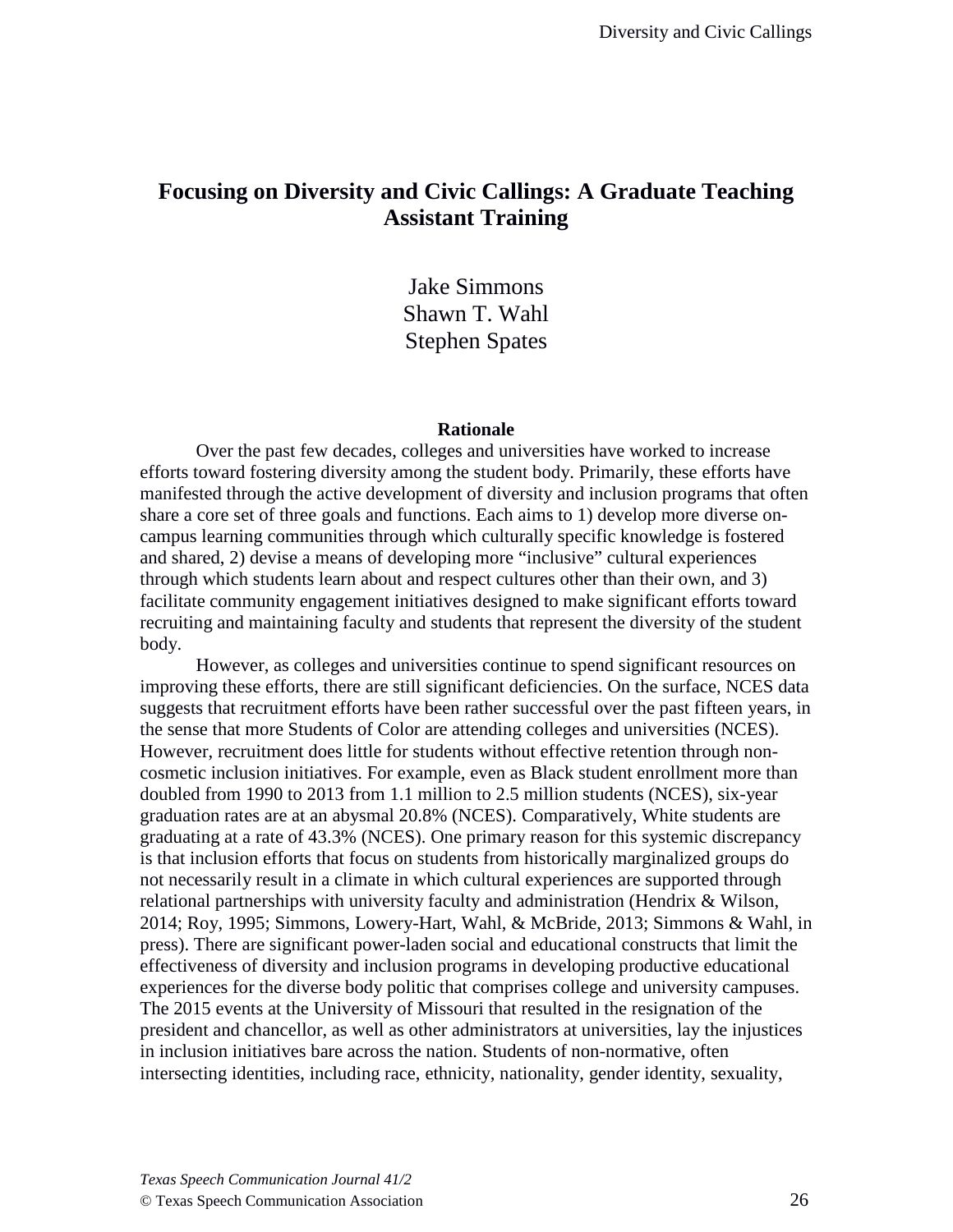and (dis)ability, need more from their universities, and communication faculty may be able to lead the way in this effort.

The following unit activity aims to develop better relationships between instructors and students at the classroom level. It specifically focuses on establishing a diversity-based framework for graduate teaching assistants (GTAs) to demonstrate and facilitate cultural competency within the classroom. This framework is best established through the communication in higher education course, and should prepare GTAs to more adeptly address diversity in the classroom.

The focus on GTA training in *Communication Teacher* is well established in presence and quality, yet it is somewhat limited in frequency. Bruss's (2009) essay focused on effective email communication for new GTAs and Young and Bippus's (2008) essay provided a model for assessing GTA training. We expand upon this trend by addressing diversity training for GTAs that offers graduate teaching assistants an opportunity to undergo a unit based diversity training that guides them in praxelogically developing communication strategies for developing and improving relational partnerships in the classroom.

#### **The Activity**

This unit training takes place over a period of four weeks and consists of three overlapping components: reading, reflection, and articulation. Our calendar is based on one graduate course per week. For the first three weeks, students will read and discuss six communication essays that focus on diversity. Instructors should assign two readings per week. Second, at the beginning of the first week, students will begin reflecting on classroom experiences by capturing memorable teaching moments through diary methods. Students will continue to keep the diary through the end of the fourth week. Third, students will articulate their knowledge through the construction of a communication inflected, diversity focused teaching philosophy. This philosophy should be turned in and discussed during the fourth week of the unit. The aforementioned training unit schedule is recommended. However, the schedule can be adjusted depending on department and training needs.

#### **Readings**

1) Foeman, A. K. (1991). Managing multiracial institutions: Goals and approaches for

race‐relations training. *Communication Education, 40,* 255-65.

*Foeman's (1991) essay provides a framework for race-relations training that helps readers to discern between didactic, experiential, and groupwork models of training. Students should discuss the implications of each model of training including the strengths, weaknesses, and interplay among each model.*

2) Simmons, J., Lowery-Hart R., Wahl, S. T., and McBride, C. (2013). Understanding the African-American experience in higher education through a relational dialectics perspective. *Communication Education, 62,* 376-94.

*This essay employs relational dialectics to feature the concerns of African-America students on college and university campuses. Relational Dialectics provides strategies through which instructors may address concerns voiced in the classroom.*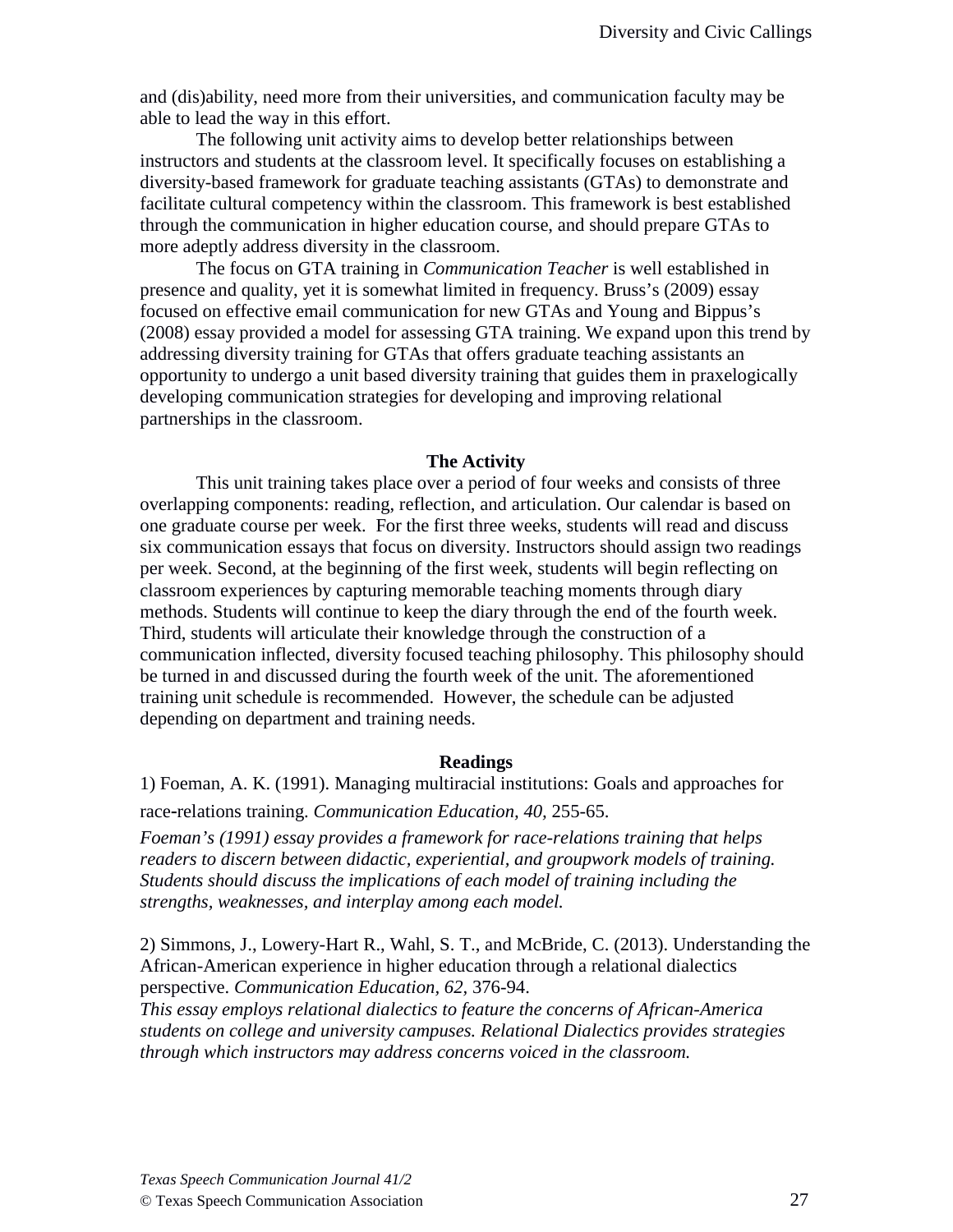3) Lindeman, K. (2011). Performing (dis)ability in the classroom: Pedagogy and (con)tensions. *Text and Performance Quarterly, 31,* 285-302.

*Lindeman's essay focuses on the classroom as a critical site of identity negotiation from the perspective of a marginalized student. This essay provides students with both applied and theoretical examples of how marginality functions in the classroom.*

4) Hao, R. N. (2011). Rethinking critical pedagogy: Implications on silence and silent bodies. *Text and Performance Quarterly, 31,* 267-84.

*Hao's work provides a critique of how instructional communication scholars tend to privilege a Western construct of verbal deliberations of voice in the classroom, particularly when speaking against oppressive actions.* 

5) Heinz, B, (2002) Enga(y)ging the discipline: Sexual minorities and Communication Studies, *Communication Education, 51,* 95-104.

*Heinz's (2002) essay argues for the incorporation of GLBT issues in the college communication classroom as a disciplinary goal and offers specific guidelines for this incorporating.*

6) Warren, J. T. (2001) Doing whiteness: On the performative dimensions of race in the classroom. *Communication Education, 50,* 91-108.

*Warren's (2001) essay frames whiteness within the dimensions of performativity by ethnographically analyzing public performance within the entry-level communication classroom.* 

### Reflection

The goal of this component of the training is to teach students about developing a critical sensibility in the classroom through praxis. Baxter (2004) argues that a critical sensibility is a type of dialogue that obligates participants to "critique dominant voices." (p. 16). In order to develop critical sensibility as an ethical component of classroom teaching experiences, we suggest that students document and reflect on intercultural experiences in the classroom through diary methods. Diary methods are a wellestablished qualitative approach to documenting memorable messages and to better understand self-behavior (McBride & Wahl, 2005; Ellis & Smith, 2004). Students should be instructed to keep a diary over a period of four weeks to document the dynamics of diversity in communication in the classroom. Working with Ellis and Smith's methodology, students should "write diary entries that include one behavior that failed to meet and one behavior that exceeded their expectations for themselves that day" (p. 102). Slightly altering Ellis and Smith's approach, we suggest that instructors ask students to describe the teaching context in which the behavior occurred, to indicate between whom the communication context occurred, and the instructor's reflection upon their handling of the context.

### **Articulation**

In 1938, Craig Baird published "The Educational Philosophy of the Teacher of Speech" in *The Quarterly Journal of Speech*. Far from the contemporary model of today, Baird's essay argued for a philosophy of instruction that should focus on "individual needs and capacities," be "adapted to individual differences", "provide for social integration", and function as "a reconstruction of the world" (pp. 547-52). Further, Brann, Edwards, and Meyers (2005) found that instructors with a progressive teaching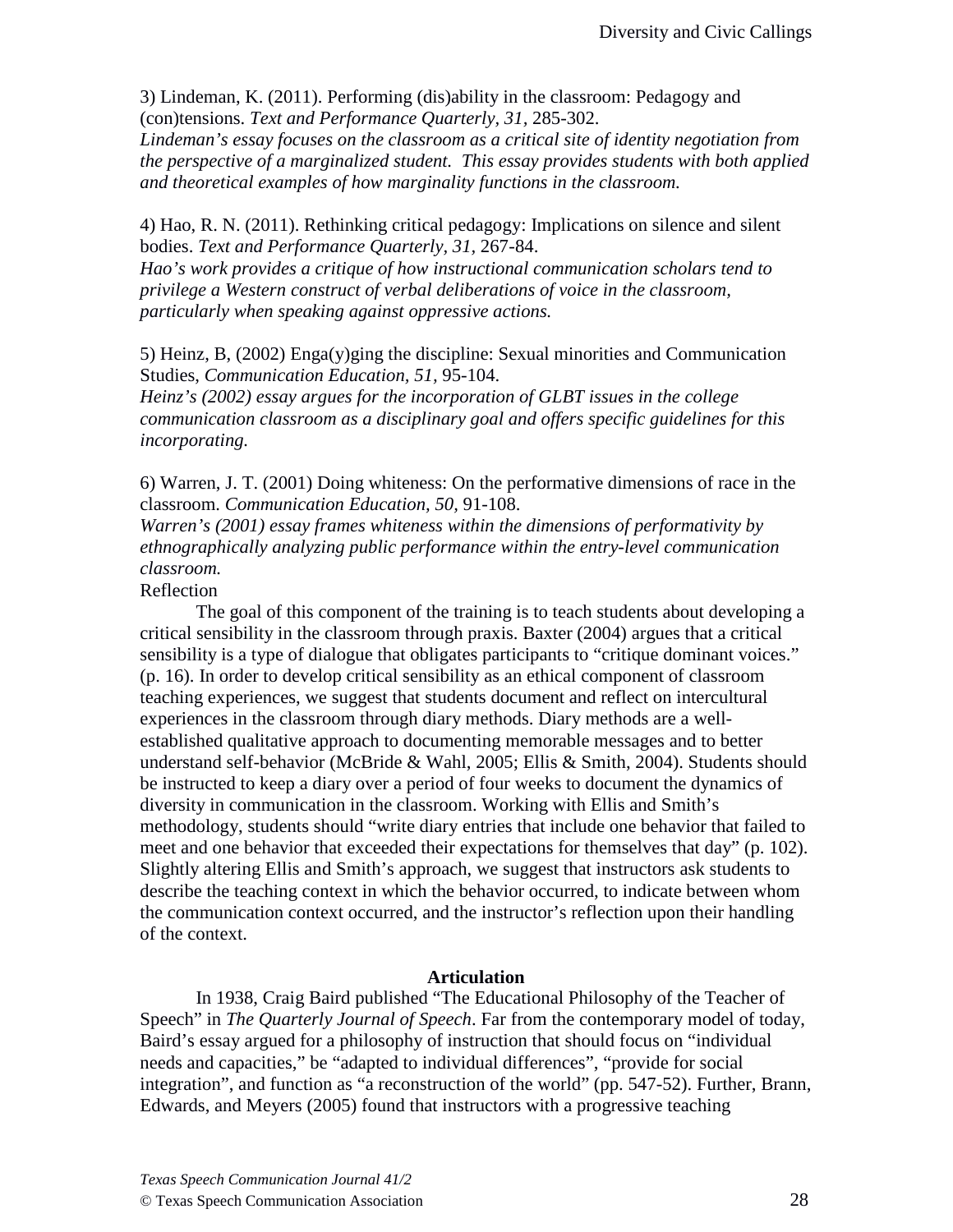philosophy received higher ratings in perceived character and caring than instructors with a transmissive philosophy. With relationships as significant factors to retention and inclusion, caring plays a fundamental role in the classroom dynamic. Additionally, the development of a teaching philosophy is a well-established part of GTA training (e.g., Gaia, Corts, Tatum, & Allen, 2003, Young & Bippus, 2008). However, the diversity based teaching philosophy has garnered little or no attention. We propose that students draw from the provided readings and the resulting cohort discussions and conversations and the teaching diary they have kept regarding teaching experience, in order to develop a philosophy of fostering diversity in the classroom.

# **Debriefing**

It is essential to discuss the implications of the training as a means of fostering the complex nature of diversity in college and university contexts. First, ask students to respond to the training through guided discussion. We suggest instructors ask students to consider the complexity of diversity in the classroom. We suggest four sets of questions to guide the conversation.

- 1. In relationship to the guided readings, what topics, if any, were the most informative for you as a GTA? How might addressing intersectional identities, or the intersection of multiple diverse identities, complicate these issues for you as a GTA? Were any action statements or future steps taken to help students develop conversations about diversity outside of the classroom?
- 2. What topics, if any, emerged in your diary that challenged your personal values? How did you mange discussion of these topics in the classroom? How does the notion of critical sensibility play into this potential conflict?
- 3. Did any student share a personal experience related to diversity that was challenging for you, as a GTA, to address? How, if at all, did you address this interaction? How, if at all, would you address this situation in the future?
- 4. Did any tension emerge among students in the classroom regarding topics of diversity? How did you handle this? What, if anything, would you do differently in the future?
- 5. What major themes emerged in your teaching philosophy? How, if at all, does your philosophy challenge typical cosmetic articulations of diversity such as those that appear on university and corporate websites?
- 6. What additional topics emerged that might require additional training and/or resources?

# **Appraisal**

The primary goal of this unit is to build upon a disciplinary foundation fostered by intercultural communication pedagogy through graduate students training to improve diversity and inclusion efforts in classroom contexts. Different GTA cohorts require different training needs. Therefore, we suggest a flexible training within the guided framework. This approach serves as a means for students to take ownership of diversity concerns in their classroom and campus communities. This commitment fosters a communication lead effort to improve diversity and inclusion programs in wider university contexts. However, this training need not be limited to new GTA's and adjuncts—instructors and full-time faculty can benefit from the aim of this training. Further, graduate students who choose to work in their respective professional fields outside of academia will have better knowledge of the inter-workings of diversity and inclusion programs in organizational contexts beyond academia.